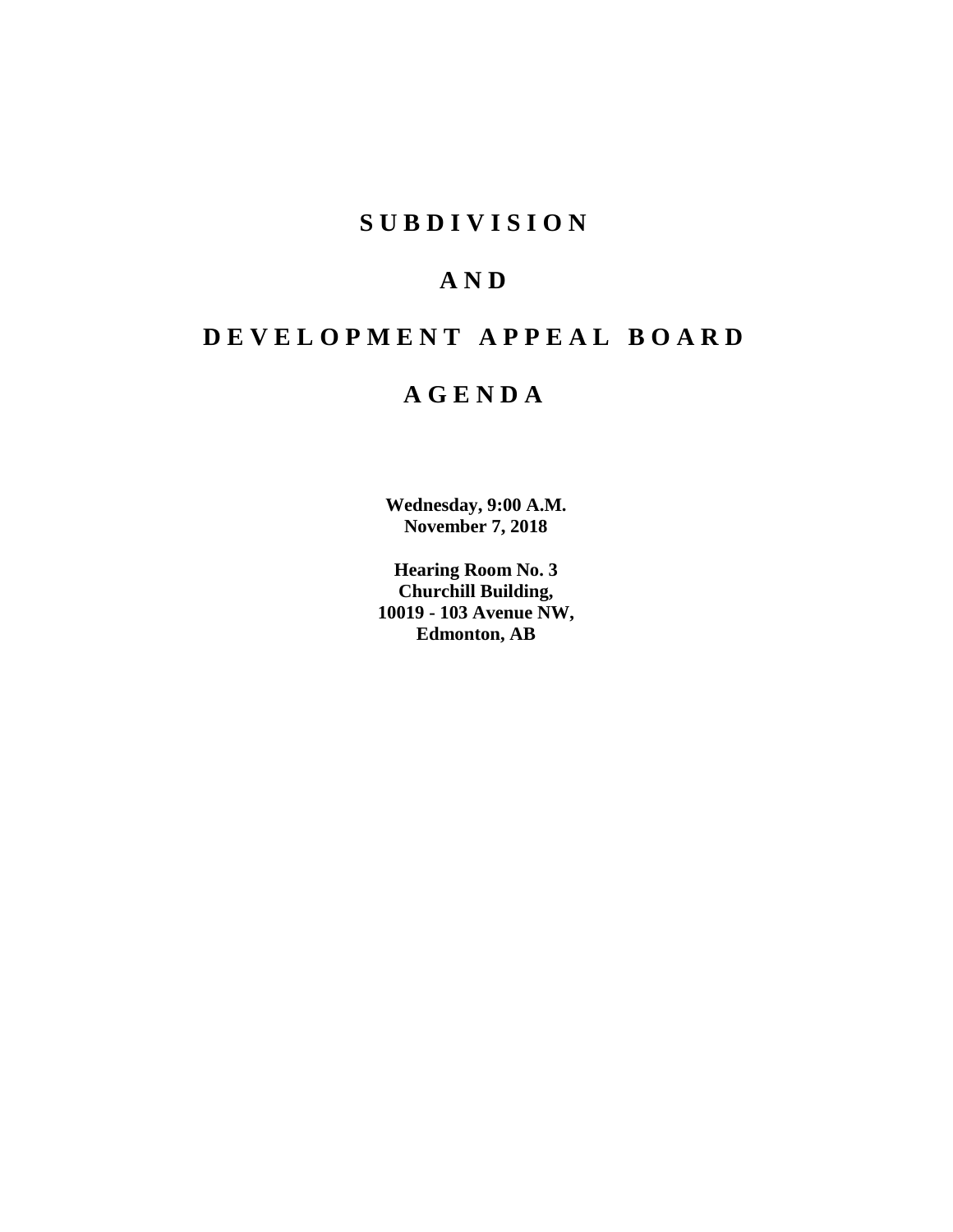# **SUBDIVISION AND DEVELOPMENT APPEAL BOARD HEARING ROOM NO. 3**

|              | <b>NOTE:</b> |               | Unless otherwise stated, all references to "Section numbers" refer to<br>the authority under the Edmonton Zoning Bylaw 12800. |
|--------------|--------------|---------------|-------------------------------------------------------------------------------------------------------------------------------|
|              |              |               | 10125 - 104 Street NW<br>Project No.: 287278928-001                                                                           |
|              |              |               | To develop a Cannabis Retail Sales.                                                                                           |
| $\mathbf{H}$ | $1:00$ P.M.  | SDAB-D-18-188 |                                                                                                                               |
|              |              |               |                                                                                                                               |
|              |              |               | 10135 - 100A Street NW<br>Project No.: 287613738-001                                                                          |
|              |              |               | To change the Use from Health Services to<br>Cannabis Retail Sales.                                                           |
|              | 9:00 A.M.    | SDAB-D-18-187 |                                                                                                                               |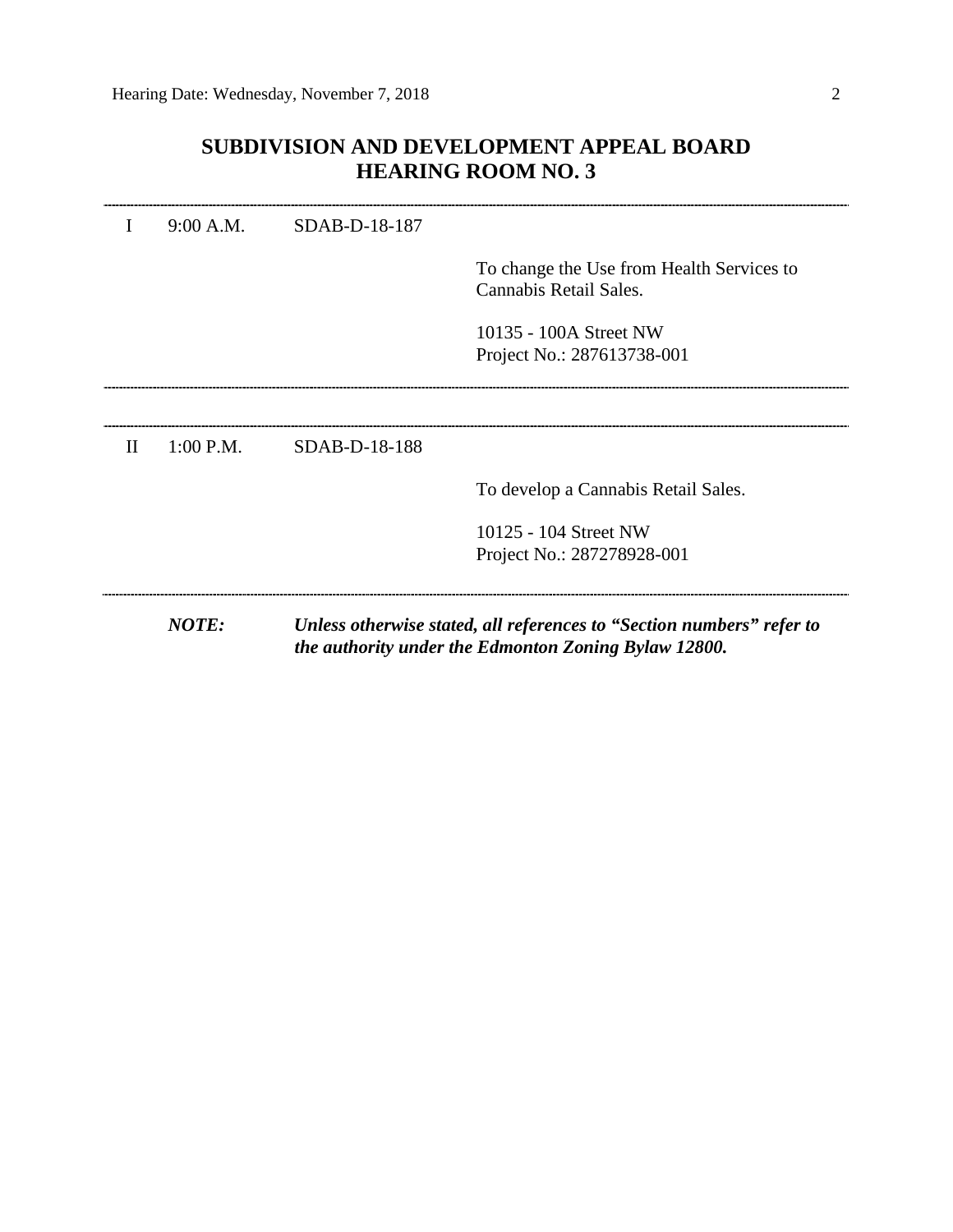| ITEM I: 9:00 A.M. |                                                        | FILE: SDAB-D-18-187                                              |  |  |  |
|-------------------|--------------------------------------------------------|------------------------------------------------------------------|--|--|--|
|                   | AN APPEAL FROM THE DECISION OF THE DEVELOPMENT OFFICER |                                                                  |  |  |  |
|                   | <b>APPELLANT:</b>                                      |                                                                  |  |  |  |
|                   | <b>APPLICATION NO.:</b>                                | 287613738-001                                                    |  |  |  |
|                   | <b>APPLICATION TO:</b>                                 | Change the Use from Health Services to<br>Cannabis Retail Sales. |  |  |  |
|                   | <b>DECISION OF THE</b><br>DEVELOPMENT AUTHORITY:       | Refused                                                          |  |  |  |
|                   | <b>DECISION DATE:</b>                                  | October 1, 2018                                                  |  |  |  |
|                   | <b>DATE OF APPEAL:</b>                                 | October 12, 2018                                                 |  |  |  |
|                   | <b>MUNICIPAL DESCRIPTION</b><br>OF SUBJECT PROPERTY:   | 10135 - 100A Street NW                                           |  |  |  |
|                   | <b>LEGAL DESCRIPTION:</b>                              | Plan F Lots 27-29                                                |  |  |  |
|                   | ZONE:                                                  | <b>CCA-Core Commercial Arts Zone</b>                             |  |  |  |
|                   | <b>OVERLAY:</b>                                        | Special Area Downtown                                            |  |  |  |
|                   | <b>STATUTORY PLAN:</b>                                 | Capital City Downton Plan                                        |  |  |  |
|                   |                                                        |                                                                  |  |  |  |

# *Grounds for Appeal*

The Appellant provided the following reasons for appealing the decision of the Development Authority:

- 1. The permit application was refused due to proximity of the parcel on which the Stanley A. Milner Library is located (200 m required, 84 m provided).
- 2. The Appellant respectfully requests that the SDAB use its variance power to grant a variance in the required separation distance for the following reasons:
	- a) The proposed site, 10135 100A Street, Edmonton, AB is located on Rice Howard Way which is characterized by various types of commercial/retail outlets;
	- b) The Appellant's location on Rice Howard Way is not visible from the Library;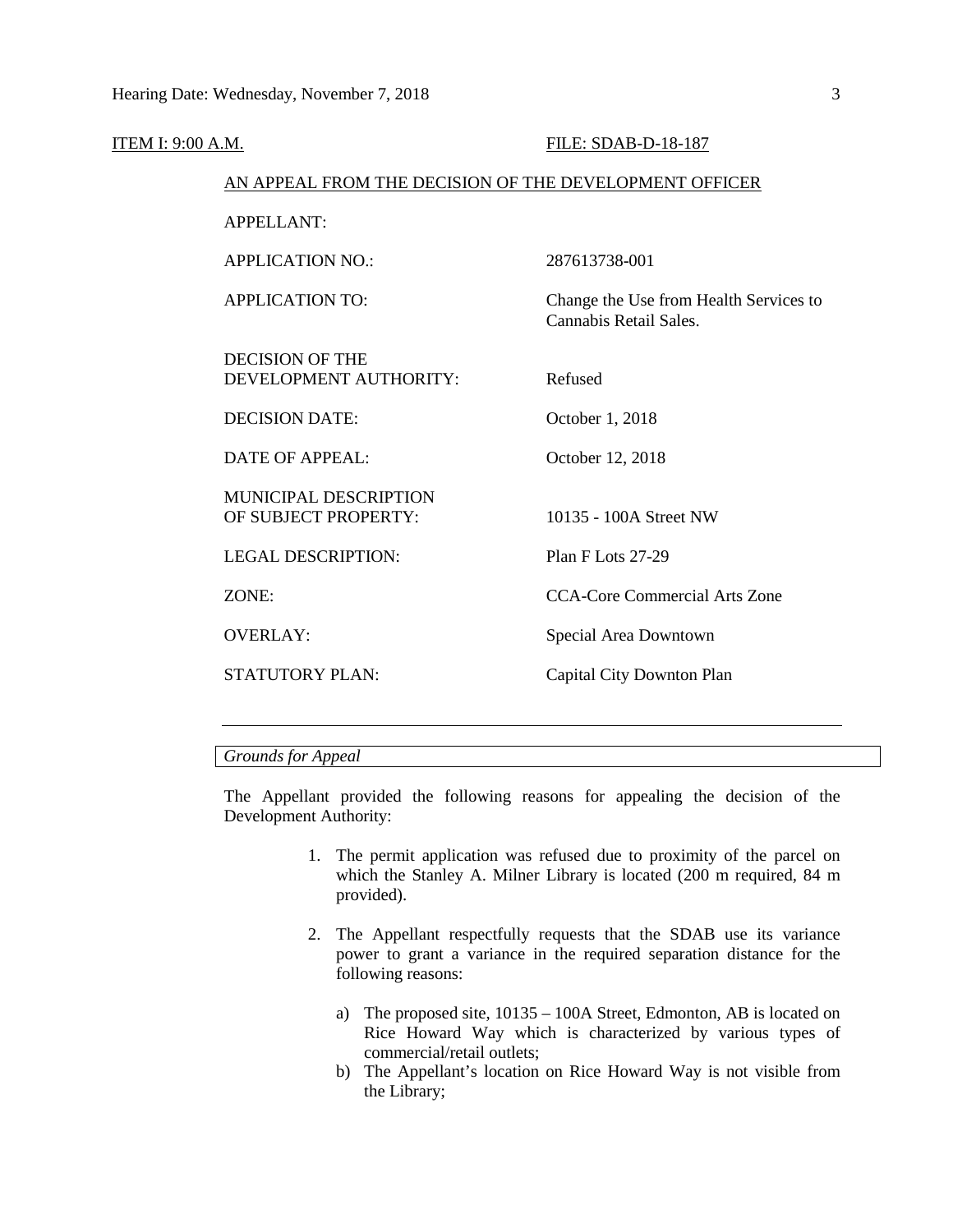- c) A pedestrian would need to turn at least twice to reach the Library parcel from the subject site and three times to reach the Library entrance;
- d) The main door of the Stanley Milner Library is another full block away from the closest point of the Library parcel and is separated by yet another corner and another major street from the proposed site on Rice Howard Way;
- e) The Library is a principally indoor environment and is part of an urban environment consisting of multiple uses including retail/commercial, office, residential, hotel, cultural and government uses. The proposed cannabis retail sales use on the subject site is not only not visible from the Library but would also not stand out from the myriad of uses among which it would be located and the proposed use would not unduly interfere with the amenities of the neighbourhood or materially interfere with or affect the usage or value of neighbouring parcels of land and the proposed development conforms with the permitted use prescribed for the land and building in the Zoning Bylaw – s.  $687(3)(d)$  MGA.
- 3. Such further rand other grounds as may be determined from reviewing the file.

### *General Matters*

# **Appeal Information:**

The *Municipal Government Act*, RSA 2000, c M-26 states the following:

## **Grounds for Appeal**

**685(1)** If a development authority

- (a) fails or refuses to issue a development permit to a person,
- (b) issues a development permit subject to conditions, or
- (c) issues an order under section 645,

the person applying for the permit or affected by the order under section 645 may appeal to the subdivision and development appeal board.

#### **Appeals**

**686(1)** A development appeal to a subdivision and development appeal board is commenced by filing a notice of the appeal, containing reasons, with the board,

- (a) in the case of an appeal made by a person referred to in section 685(1)
	- (i) with respect to an application for a development permit,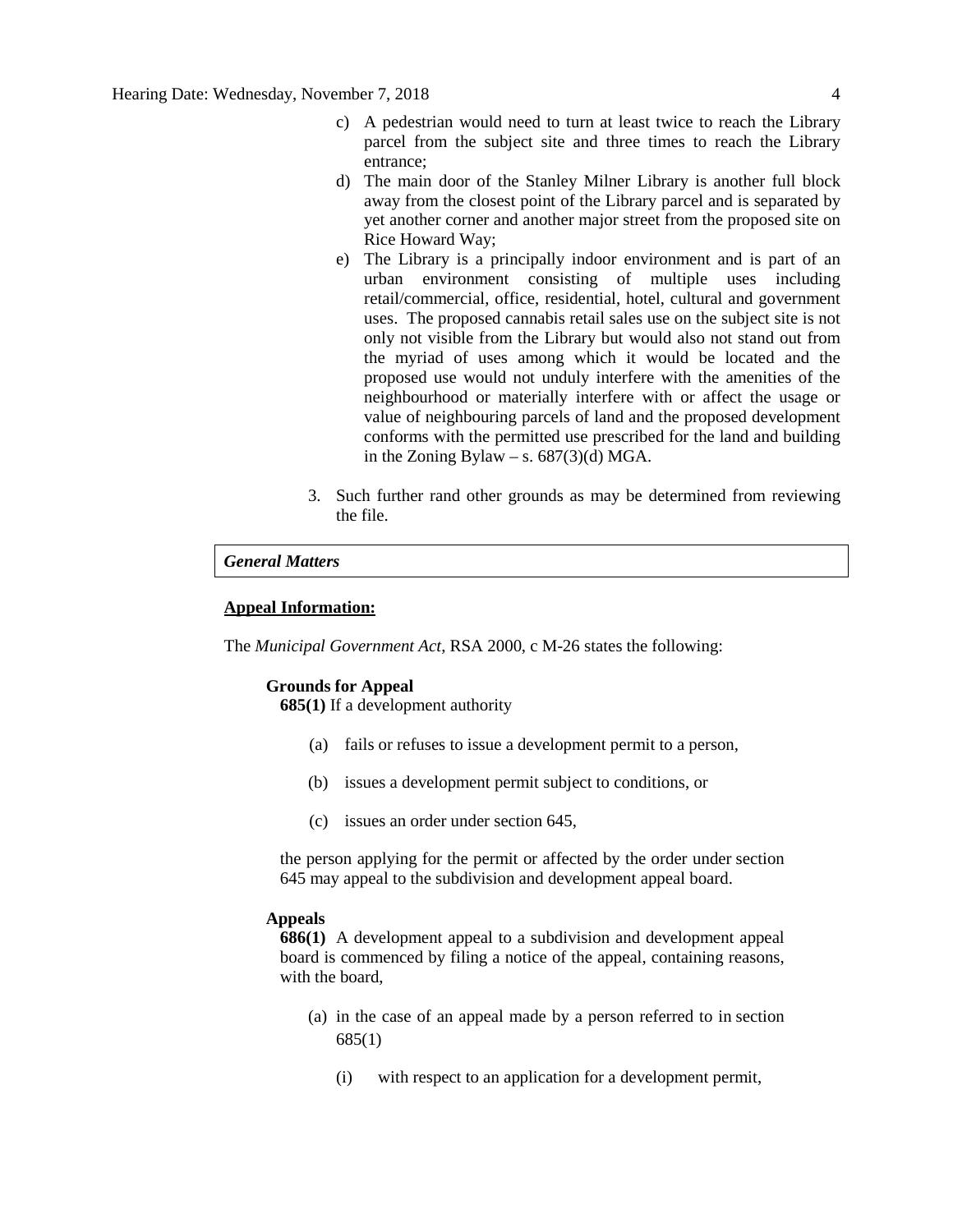(A) within 21 days after the date on which the written decision is given under section 642, […]

## **Hearing and Decision**

**687(3)** In determining an appeal, the subdivision and development appeal board

…

- (a.1) must comply with the land use policies;
- (a.2) subject to section 638, must comply with any applicable statutory plans;
- (a.3) subject to clauses (a.4) and (d), must comply with any land use bylaw in effect;
- (a.4) must comply with the applicable requirements of the regulations under the Gaming, Liquor and Cannabis Act respecting the location of premises described in a cannabis licence and distances between those premises and other premises;
	- …
	- (c) may confirm, revoke or vary the order, decision or development permit or any condition attached to any of them or make or substitute an order, decision or permit of its own;
	- (d) may make an order or decision or issue or confirm the issue of a development permit even though the proposed development does not comply with the land use bylaw if, in its opinion,
		- (i) the proposed development would not
			- (A) unduly interfere with the amenities of the neighbourhood, or
			- (B) materially interfere with or affect the use, enjoyment or value of neighbouring parcels of land,

and

(ii) the proposed development conforms with the use prescribed for that land or building in the land use bylaw.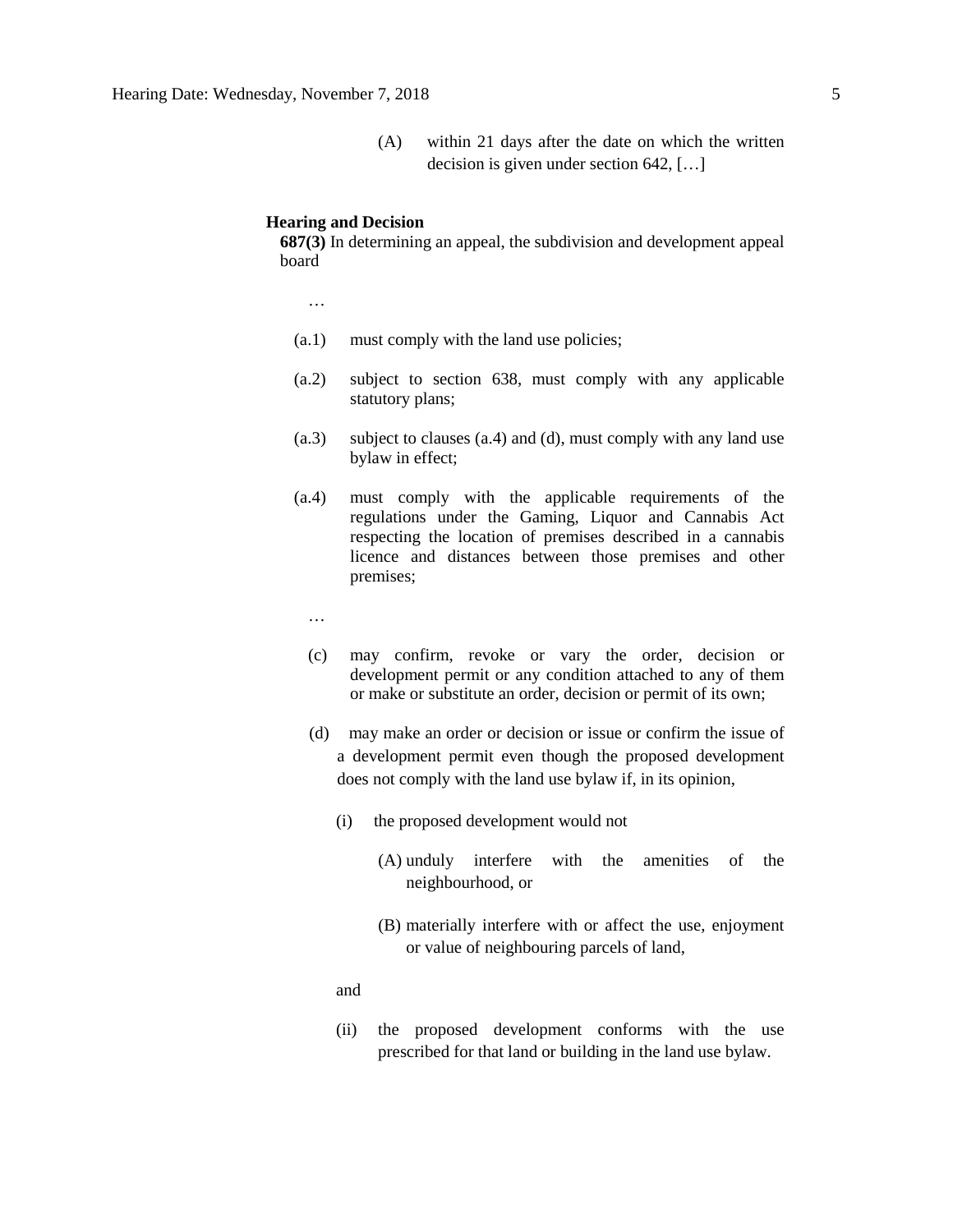### **General Provisions from the** *Edmonton Zoning Bylaw:*

Under section 910.5(2)(f), **Cannabis Retail Stores** is a **Permitted Use** in the **(CCA) Core Commercial Arts Zone**.

Under section 7.4(9), **Cannabis Retail Stores** means:

development used for the retail sale of Cannabis that is authorized by provincial or federal legislation. This Use may include retail sales of Cannabis accessories. This Use does not include Cannabis Production and Distribution.

Under section 6.1, **Cannabis** means:

a cannabis plant and anything referred to in subsection (a) of this definition but does not include anything referred to in subsection (b) of this definition:

- a. Cannabis includes:
	- i. any part of a cannabis plant, including the phytocannabinoids produced by, or found in, such a plant, regardless of whether that part has been processed or not, other than a part of the plant referred to in subsection (b) of this definition.
	- ii. any substance or mixture of substances that contains or has on it any part of such a plant;
	- iii. any substance that is identical to any phytocannabinoid produced by, or found in, such a plant, regardless of how the substance was obtained.
- b. Notwithstanding subsection (a) of this definition, Cannabis does not include:
	- i. a non-viable seed of a cannabis plant;
	- ii. a mature stalk, without any leaf, flower, seed or branch, of such plant;
	- iii. fibre derived from a stalk referred in subsection (b)(ii) of this definition; and
	- iv. the root or any part of the root of such a plant.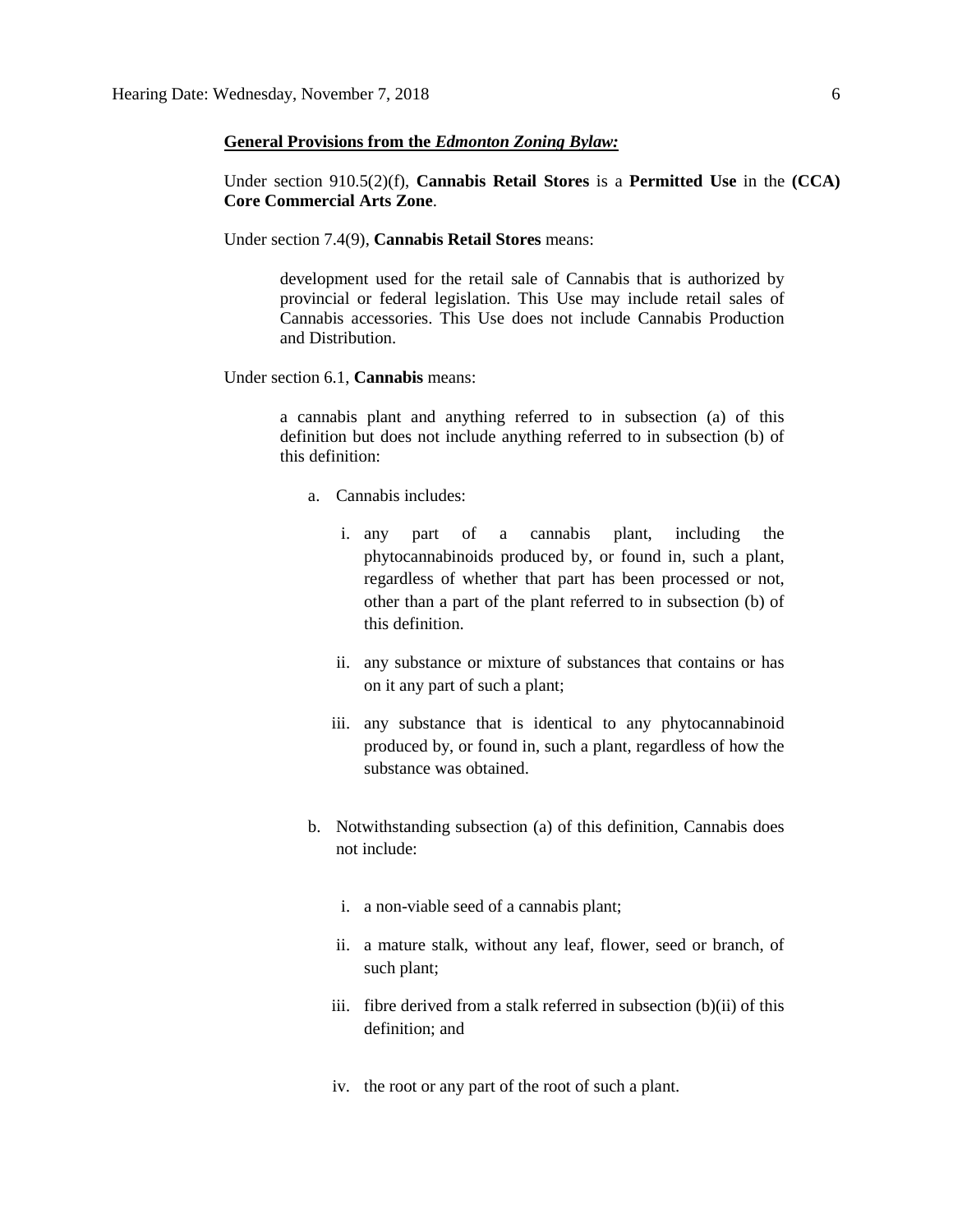#### Under section 7.8(12), **Public Libraries and Cultural Exhibits** means:

means development for the collection of literary, artistic, musical and similar reference materials in the form of books, manuscripts, recordings and films for public Use; or a development for the collection, preservation and public exhibition of works or objects of historical, scientific or artistic value. Typical Uses include libraries, museums and public, not-for-profit art galleries.

Under section 6.1, **Site** means "an area of land consisting of one or more abutting Lots."

Section 910.5 states that the **General Purpose** of the **(CCA) Core Commercial Arts Zone** is:

to provide a Zone for a variety of high density and quality development that accommodates office, retail, service, institutional, residential, arts and entertainment Uses and meet the Use objectives for the Commercial Cultural Core. The intent is to further strengthen the Downtown's central area by providing continuous retail at ground level, enhancing arts and entertainment activities, accommodating Residential Uses and making the Core more pedestrian friendly.

## *Section 70 - Cannabis Retail Sales regulations*

- 1. Any Cannabis Retail Sales shall not be located less than 200 m from any other Cannabis Retail Sales. For the purposes of this subsection only:
	- a. the [200 m](javascript:void(0);) separation distance shall be measured from the closest point of the Cannabis Retail Sales Use to the closest point of any other approved Cannabis Retail Sales Use;
	- b. A Development Officer shall not grant a variance to reduce the separation distance by more than [20 m](javascript:void(0);) in compliance with [Section 11;](https://webdocs.edmonton.ca/InfraPlan/zoningbylaw/ZoningBylaw/Part1/Administrative/11__Authority_and_Responsibility_of_the_Development_Officer.htm) and
	- c. The issuance of a Development Permit which contains a variance to separation distance as described in 70(1)b shall be issued as a Class B Discretionary Development.
- **2. Any Site containing a Cannabis Retail Sales shall not be located less than [200 m](javascript:void(0);) from any Site being used for a public library, or for public or private education at the time of the application for the Development Permit for the Cannabis Retail Sales. For the purposes of this subsection only:**
	- **a. the [200 m](javascript:void(0);) separation distance shall be measured from the closest point of the subject Site boundary to the closest point**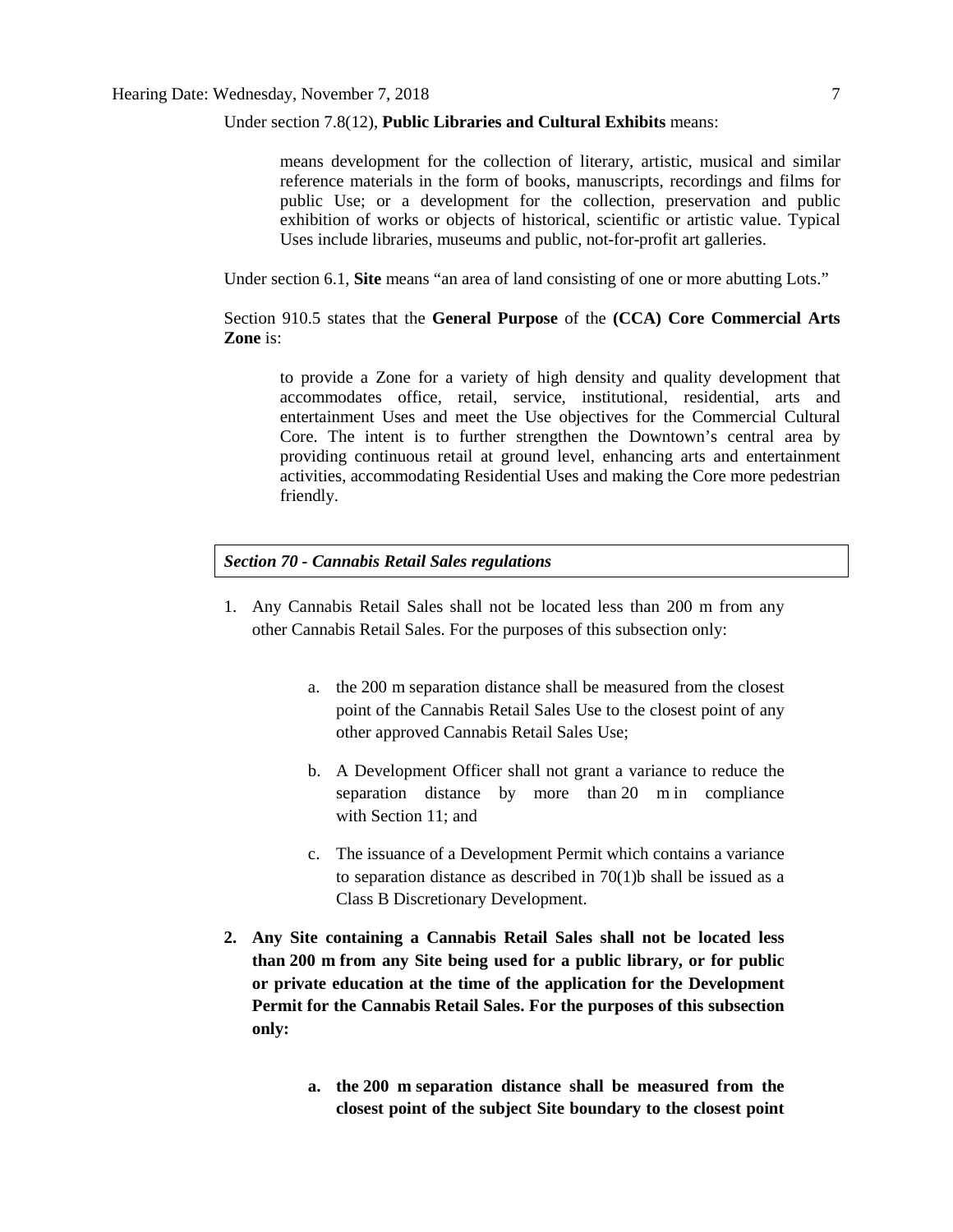**of another Site boundary, and shall not be measured from Zone boundaries or from the edges of structures;**

- **b. the term "public library" is limited to the collection of literary, artistic, musical and similar reference materials in the form of books, manuscripts, recordings and films for public use, and does not include private libraries, museums or art galleries; and**
- c. the term "public or private education" is limited to elementary through to high schools inclusive only, and does not include dance schools, driving schools or other Commercial Schools.
- 3. Any Site containing a Cannabis Retail Sales shall not be located less than [100 m](javascript:void(0);) from any Site being used for Community Recreation Services Use, a community recreation facility, a provincial health care facility, as public lands, or any Site that is designated as school reserve or municipal and school reserve at the time of the application for the Development Permit for the Cannabis Retail Sales. For the purposes of this subsection only:
	- a. the [100 m](javascript:void(0);) separation distance shall be measured from the closest point of the subject Site boundary to the closest point of another Site boundary, and shall not be measured from Zone boundaries or from the edges of structures;
	- b. the term "community recreation facilities" means indoor municipal facilities used primarily by members of the public to participate in recreational activities conducted at the facilities, as per the Municipal Government Act; and
	- c. the term "public lands" is limited to Sites zoned AP, and Sites zoned A.
- **4. Notwithstanding [Section 11](https://webdocs.edmonton.ca/InfraPlan/zoningbylaw/ZoningBylaw/Part1/Administrative/11__Authority_and_Responsibility_of_the_Development_Officer.htm) of this Bylaw, a Development Officer shall not grant a variance to subsection 70(2) or 70(3).**
- 5. Cannabis Retail Sales shall include design elements that readily allow for natural surveillance to promote a safe urban environment, where applicable and to the satisfaction of the development officer, including the following requirements:
	- a. customer access to the store is limited to a store front that is visible from the street other than a Lane, or a shopping centre parking lot, or a mall access that allows visibility from the interior of the mall into the store;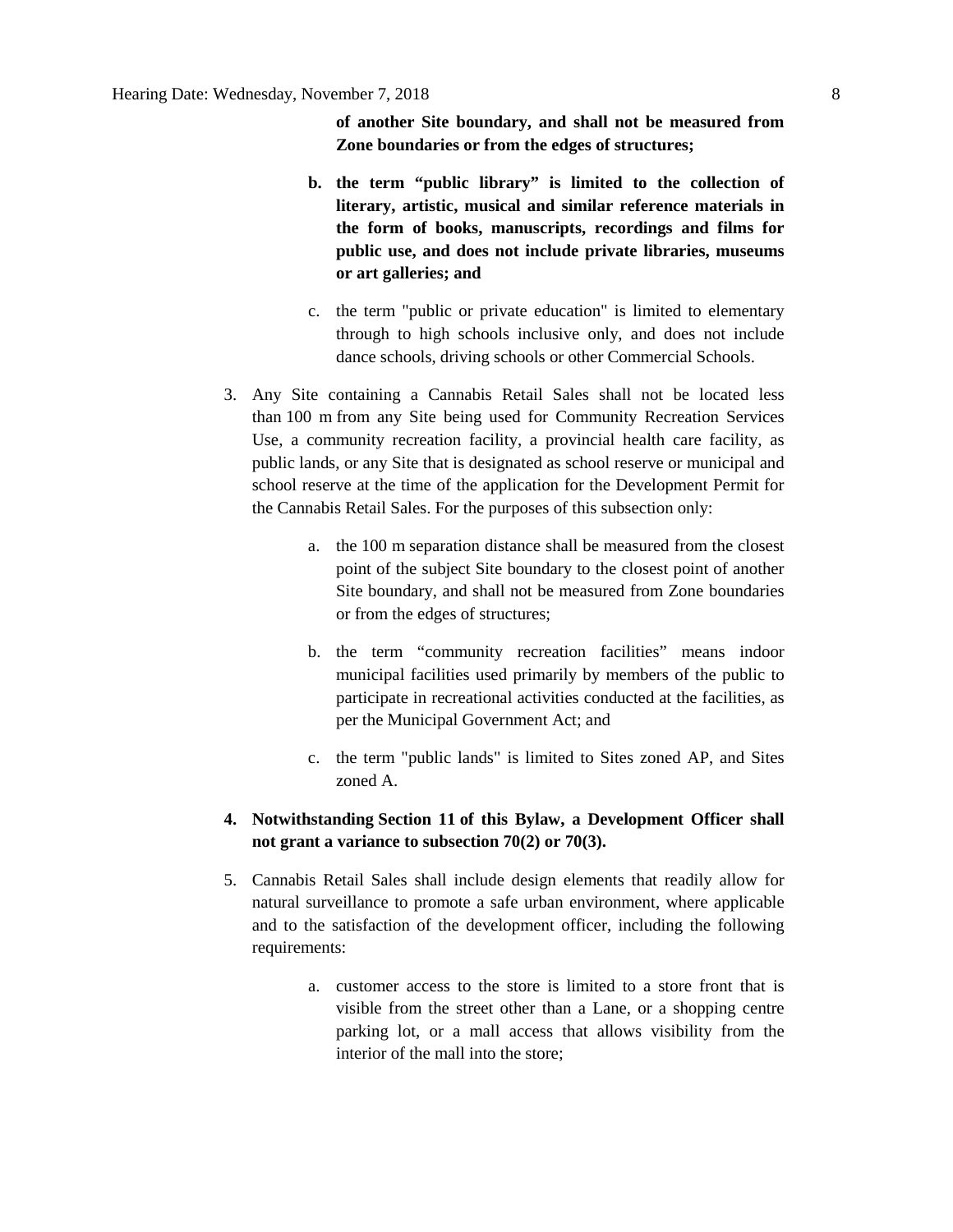- b. the exterior of all stores shall have ample transparency from the street;
- c. Any outdoor lighting shall be designed to ensure a well-lit environment for pedestrians and illumination of the property; and
- d. Landscaping shall be low-growing shrubs or deciduous trees with a high canopy at maturity to maintain natural surveillance.
- 6. The Development Officer shall impose a condition on any Development Permit issued for Cannabis Retail Sales requiring that the development:
	- a. shall not commence until authorized by and compliant with superior legislation; and
	- b. must commence within nine (9) months of the date of approval of the Development Permit.
- 7. For the purposes of Section 70(6), development commences when the Cannabis Retail Sales Use is established or begins operation.

## **Development Officer's Determination**

The proposed Cannabis Retail Store does not comply with the minimum setback requirement from a public library (Stanley A. Milner EPL) (Section 70.2):

Required Setback: 200 m

Proposed Setback: 84 m

Deficient by 116 m

Under Section 70.4 of the Zoning Bylaw, the Development Officer is prohibited from granting a variance to the minimum setback to allow for the proposed Cannabis Retail Store.

### Notice to Applicant/Appellant

Provincial legislation requires that the Subdivision and Development Appeal Board issue its official decision in writing within fifteen days of the conclusion of the hearing.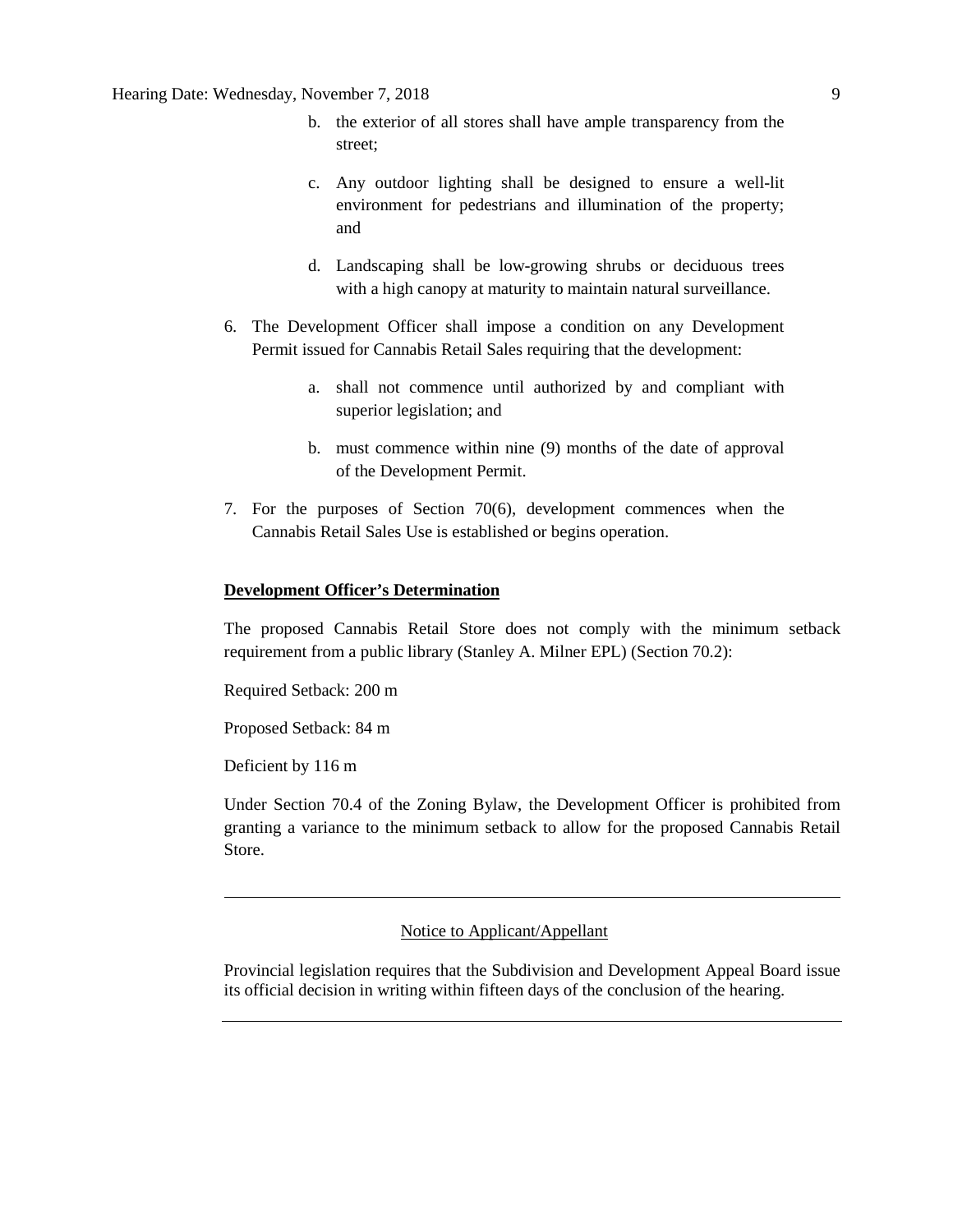|                                                                                                 |                   |                        |                                       | Project Number: 287613738-001<br><b>Application Date:</b>                                                                     | JUL 16, 2018 |
|-------------------------------------------------------------------------------------------------|-------------------|------------------------|---------------------------------------|-------------------------------------------------------------------------------------------------------------------------------|--------------|
| <b>dimonton</b>                                                                                 |                   | <b>Application for</b> |                                       | Printed:<br>October 12, 2018 at 12:34 PM<br>Page:                                                                             | 1 of 1       |
|                                                                                                 |                   |                        |                                       |                                                                                                                               |              |
|                                                                                                 |                   |                        | <b>Major Development Permit</b>       |                                                                                                                               |              |
| This document is a Development Permit Decision for the development application described below. |                   |                        |                                       |                                                                                                                               |              |
| Applicant                                                                                       |                   |                        |                                       | Property Address(es) and Legal Description(s)                                                                                 |              |
|                                                                                                 |                   |                        | 10135 - 100A STREET NW                |                                                                                                                               |              |
|                                                                                                 |                   |                        | Plan F Lots 27-29                     |                                                                                                                               |              |
|                                                                                                 |                   |                        | <b>Specific Address(es)</b>           |                                                                                                                               |              |
|                                                                                                 |                   |                        | Building: 10135 - 100A STREET NW      |                                                                                                                               |              |
| <b>Scope of Application</b>                                                                     |                   |                        |                                       |                                                                                                                               |              |
| To change the use from Health Services to Cannabis Retail Sales.                                |                   |                        |                                       |                                                                                                                               |              |
| <b>Permit Details</b>                                                                           |                   |                        |                                       |                                                                                                                               |              |
| Class of Permit:                                                                                |                   |                        | <b>Contact Person:</b>                |                                                                                                                               |              |
| Gross Floor Area (sq.m.):                                                                       |                   |                        | Lot Grading Needed?: N                |                                                                                                                               |              |
| New Sewer Service Required: N                                                                   |                   |                        | NumberOfMainFloorDwellings:           |                                                                                                                               |              |
| Site Area (sq. m.):                                                                             |                   |                        | Stat. Plan Overlay/Annex Area: (none) |                                                                                                                               |              |
| I/We certify that the above noted details are correct.                                          |                   |                        |                                       |                                                                                                                               |              |
| Applicant signature:                                                                            |                   |                        |                                       |                                                                                                                               |              |
| <b>Development Application Decision</b><br>Refused                                              |                   |                        |                                       |                                                                                                                               |              |
| Issue Date: Oct 01, 2018 Development Authority: WELCH, IMAI                                     |                   |                        |                                       |                                                                                                                               |              |
| <b>Reason for Refusal</b><br>Milner EPL) (Section 70.2):                                        |                   |                        |                                       | The proposed Cannabis Retail Store does not comply with the minimum setback requirement from a public library (Stanley A.     |              |
| Required Setback: 200 m<br>Proposed Setback: 84 m<br>Deficient by 116 m                         |                   |                        |                                       |                                                                                                                               |              |
| to allow for the proposed Cannabis Retail Store.                                                |                   |                        |                                       | Under Section 70.4 of the Zoning Bylaw, the Development Officer is prohibited from granting a variance to the minimum setback |              |
| <b>Rights of Appeal</b>                                                                         |                   |                        |                                       |                                                                                                                               |              |
| through 689 of the Municipal Government Act.                                                    |                   |                        |                                       | The Applicant has the right of appeal within 21 days after the date on which the decision is made, as outlined in Section 683 |              |
| Fees                                                                                            |                   |                        |                                       |                                                                                                                               |              |
|                                                                                                 | <b>Fee Amount</b> | <b>Amount Paid</b>     | Receipt#                              | <b>Date Paid</b>                                                                                                              |              |
| Major Dev. Application Fee                                                                      | \$5,600.00        | \$5,600.00             | 05186846                              | Jul 16, 2018                                                                                                                  |              |
| <b>Total GST Amount:</b>                                                                        | \$0.00            |                        |                                       |                                                                                                                               |              |
| <b>Totals for Permit:</b>                                                                       | \$5,600.00        | \$5,600.00             |                                       |                                                                                                                               |              |
|                                                                                                 |                   |                        |                                       |                                                                                                                               |              |
|                                                                                                 |                   | THIS IS NOT A PERMIT   |                                       |                                                                                                                               |              |
|                                                                                                 |                   |                        |                                       |                                                                                                                               |              |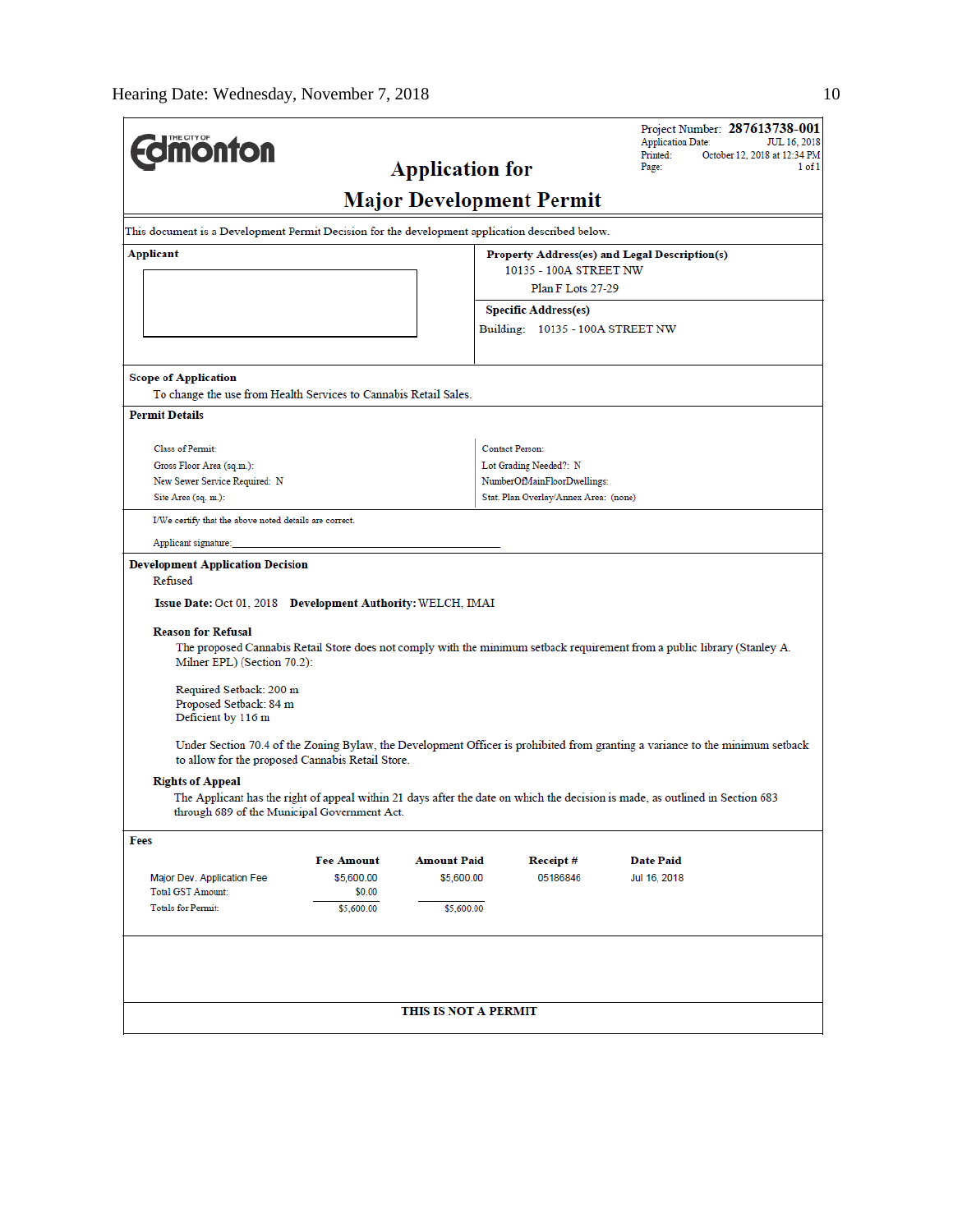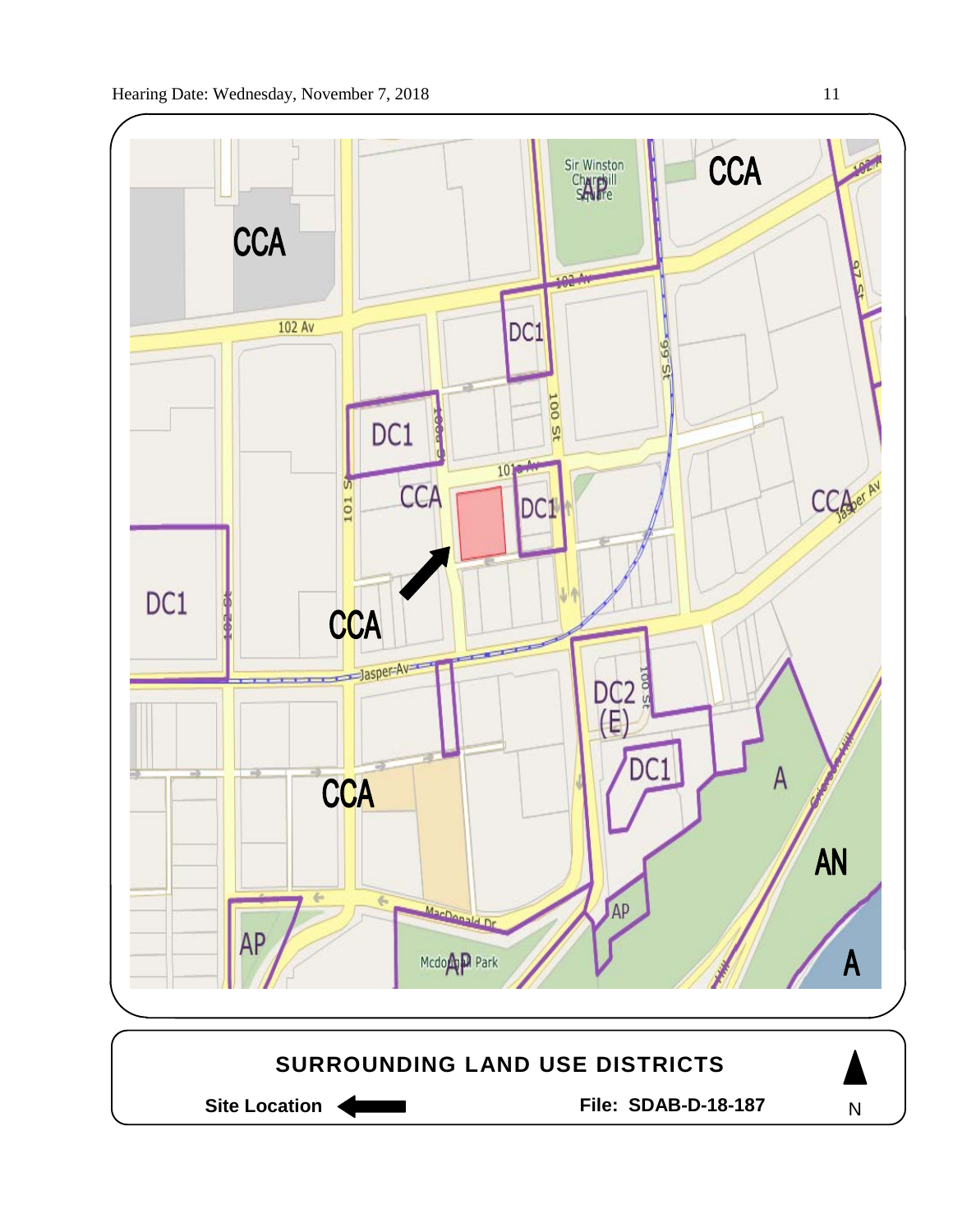#### AN APPEAL FROM THE DECISION OF THE DEVELOPMENT OFFICER

APPELLANT:

| <b>APPLICATION NO.:</b>                          | 287278928-001                    |
|--------------------------------------------------|----------------------------------|
| <b>APPLICATION TO:</b>                           | Develop a Cannabis Retail Sales. |
| <b>DECISION OF THE</b><br>DEVELOPMENT AUTHORITY: | Refused                          |
| <b>DECISION DATE:</b>                            | October 1, 2018                  |
| DATE OF APPEAL:                                  | October 15, 2018                 |
| MUNICIPAL DESCRIPTION<br>OF SUBJECT PROPERTY:    | 10125 - 104 Street NW            |
| LEGAL DESCRIPTION:                               | Plan NB1 Blk 3 Lot 159           |
| ZONE:                                            | HA-Heritage Area Zone            |
| <b>OVERLAY:</b>                                  | Special Area Downtown            |
| STATUTORY PLAN:                                  | Capital City Downton Plan        |
|                                                  |                                  |

# *Grounds for Appeal*

The Appellant provided the following reasons for appealing the decision of the Development Authority:

> ARMSTRONG BLOCK CANNABIS INC. is requesting an appeal regarding the Development Authority's refusal of Development permit #287278928- 001, to develop a cannabis retail shop at 10129 104 St NW.

> Through this appeal, we are requesting three variances from the Subdivision and Development Appeal Board.

> 1) A variance of 76m in section 70.3 of the City of Edmonton Zoning Bylaw – minimum setback requirement from public lands (Michael Phair and Beaver Hill House Parks)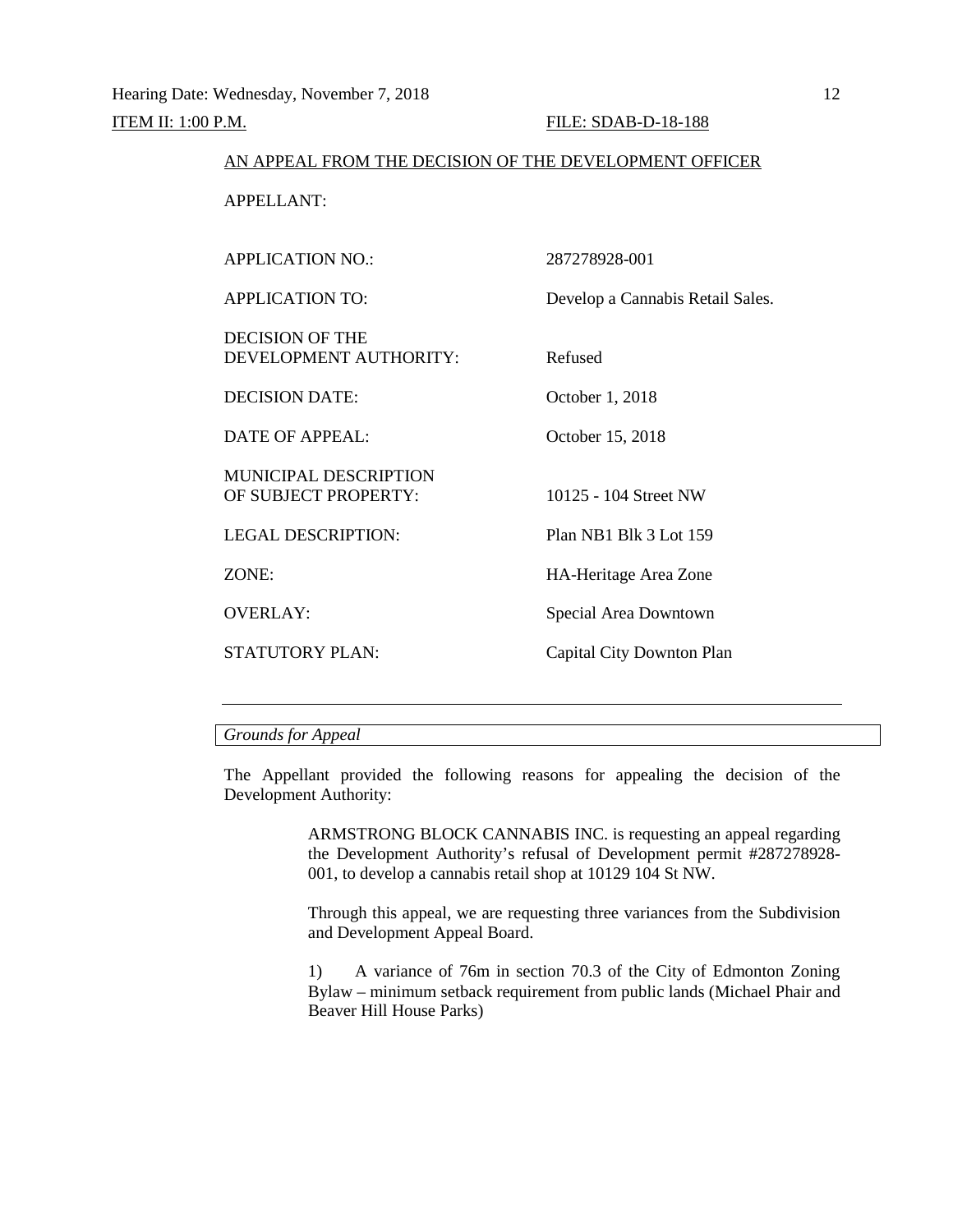Reason for Appeal:

Our understanding is that the current application of the zoning bylaw does not consider the high density urban setting in which these parks are located. As well, the parks do not contain any playground structures, and are acceptable locations for cannabis consumption under Edmonton's Public Places Bylaw #14614.

2) A variance of 38m in section 70.2 of the City of Edmonton Zoning Bylaw – minimum setback requirement from a school (Centre High)

Reason for Appeal:

Our understanding is that the Development Authority's measurements are based on 'as the crow flies' distances between property lines and do not account for the physical barriers and required paths of the urban setting. The travel distance when measured door-to-door (via Google Maps) is 210m.

3) A variance of 124m in section 70.2 of the City of Edmonton Zoning Bylaw – minimum setback requirement from a public library (Enterprise Square EPL)

Reason for Appeal:

Our understanding is that, as per the note in #2, the Development Authority's measurements are based on 'as the crow flies' and not door-to-door. The estimated door-to-door distance (via Google Maps) is 290m. As well, the Enterprise Square Edmonton Public Library is a temporary library location and will be closing during the completion of the Stanley A. Milner Library renovations in early 2020.

We would also like to note additional considerations specific to the proposed location, which may inform and support our request for variances. These considerations are:

- The store's entrance is set back through two doors

- The storefront windows are elevated above street level

- The store is accessible via public transit (50m from a Bay Enterprise Square Station entrance with nearby 5 bus stops) and there is no designated parking for customers

- Store is located along the well-lit, busy and safe 104 street promenade

# *General Matters*

## **Appeal Information:**

The *Municipal Government Act*, RSA 2000, c M-26 states the following: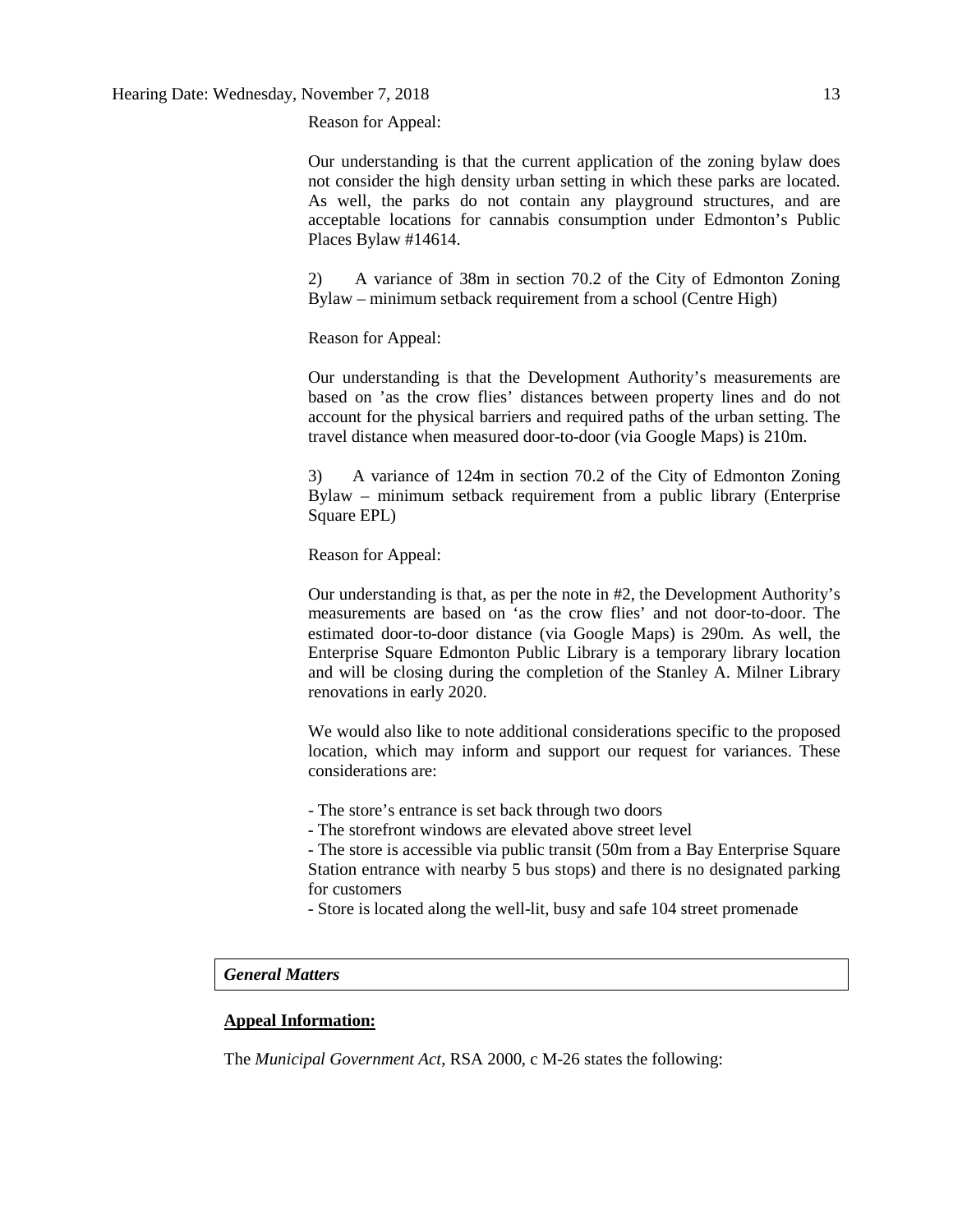## **Grounds for Appeal**

**685(1)** If a development authority

- (a) fails or refuses to issue a development permit to a person,
- (b) issues a development permit subject to conditions, or
- (c) issues an order under section 645,

the person applying for the permit or affected by the order under section 645 may appeal to the subdivision and development appeal board.

#### **Appeals**

**686(1)** A development appeal to a subdivision and development appeal board is commenced by filing a notice of the appeal, containing reasons, with the board,

- (a) in the case of an appeal made by a person referred to in section 685(1)
	- (i) with respect to an application for a development permit,
		- (A) within 21 days after the date on which the written decision is given under section 642, […]

#### **Hearing and Decision**

**687(3)** In determining an appeal, the subdivision and development appeal board

…

- (a.1) must comply with the land use policies;
- (a.2) subject to section 638, must comply with any applicable statutory plans;
- (a.3) subject to clauses (a.4) and (d), must comply with any land use bylaw in effect;
- (a.4) must comply with the applicable requirements of the regulations under the Gaming, Liquor and Cannabis Act respecting the location of premises described in a cannabis licence and distances between those premises and other premises;
	- …
	- (c) may confirm, revoke or vary the order, decision or development permit or any condition attached to any of them or make or substitute an order, decision or permit of its own;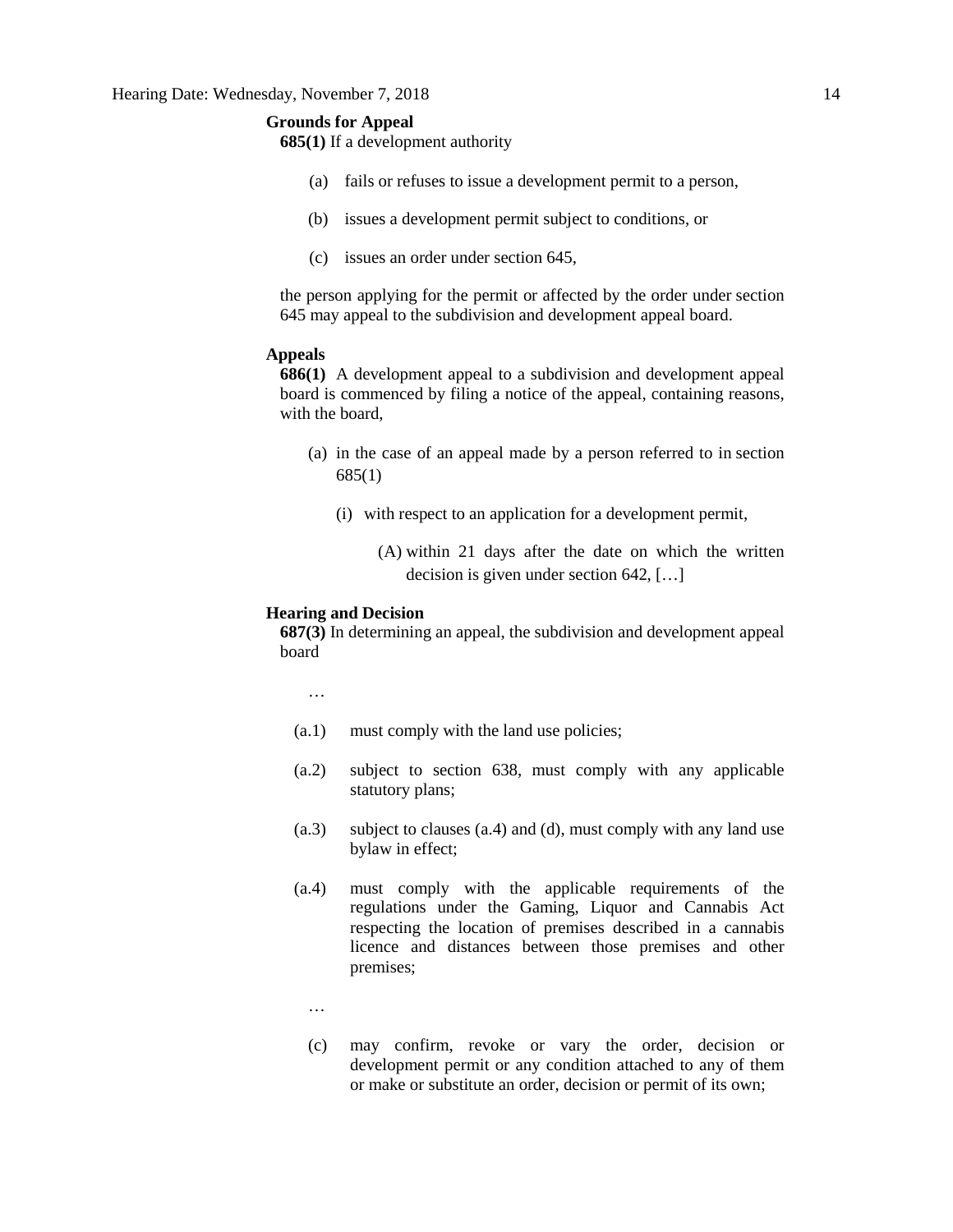# Hearing Date: Wednesday, November 7, 2018 15

- (d) may make an order or decision or issue or confirm the issue of a development permit even though the proposed development does not comply with the land use bylaw if, in its opinion,
	- (i) the proposed development would not
		- (A) unduly interfere with the amenities of the neighbourhood, or
		- (B) materially interfere with or affect the use, enjoyment or value of neighbouring parcels of land,

and

(ii) the proposed development conforms with the use prescribed for that land or building in the land use bylaw.

#### **General Provisions from the** *Edmonton Zoning Bylaw:*

Under section 910.7(2)(e), **Cannabis Retail Stores** is a **Permitted Use** in the **(HA) Heritage Area Zone**.

Under section 7.4(9), **Cannabis Retail Stores** means:

development used for the retail sale of Cannabis that is authorized by provincial or federal legislation. This Use may include retail sales of Cannabis accessories. This Use does not include Cannabis Production and Distribution.

Under section 6.1, **Cannabis** means:

a cannabis plant and anything referred to in subsection (a) of this definition but does not include anything referred to in subsection (b) of this definition:

- a. Cannabis includes:
	- i. any part of a cannabis plant, including the phytocannabinoids produced by, or found in, such a plant, regardless of whether that part has been processed or not, other than a part of the plant referred to in subsection (b) of this definition.
	- ii. any substance or mixture of substances that contains or has on it any part of such a plant;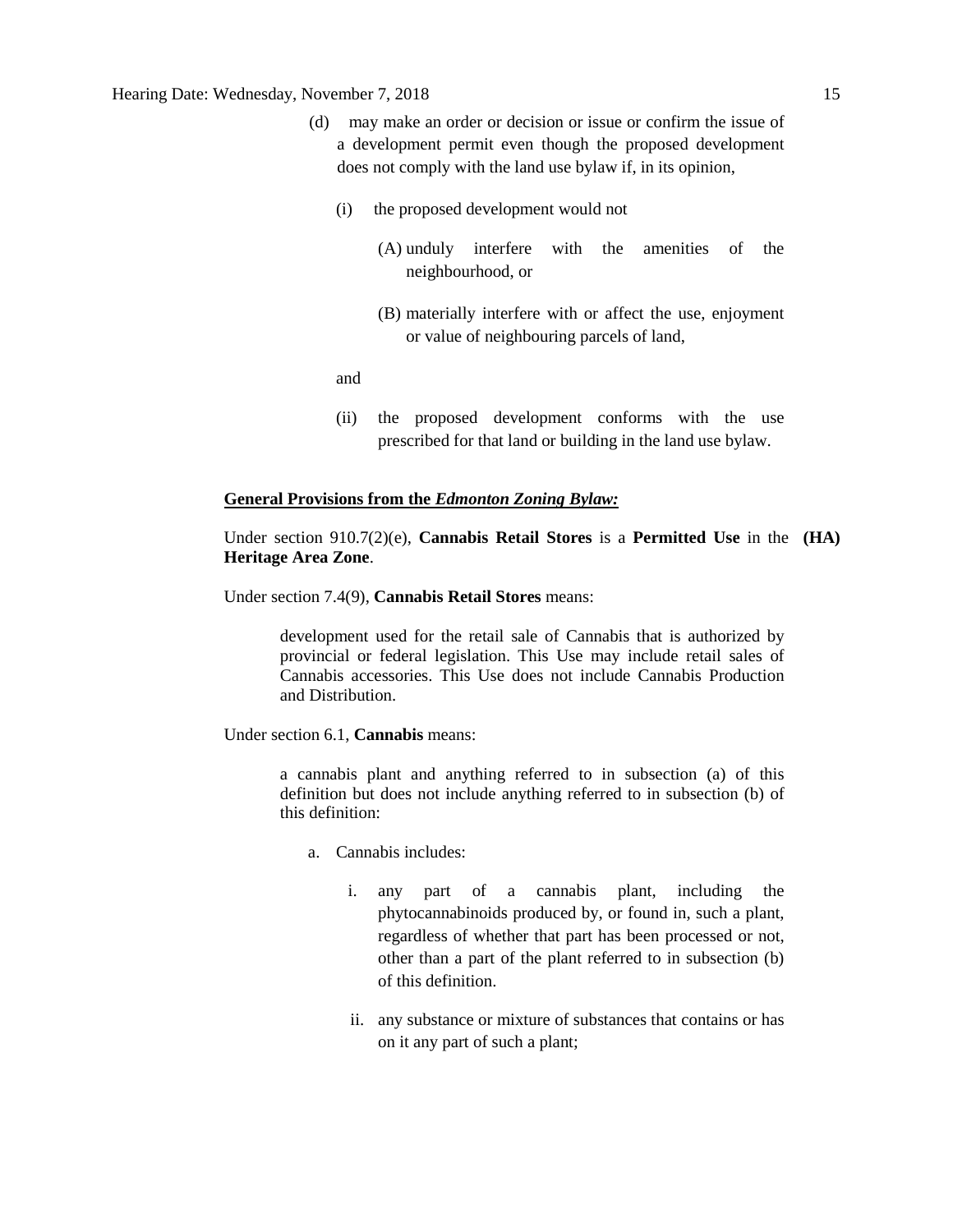- iii. any substance that is identical to any phytocannabinoid produced by, or found in, such a plant, regardless of how he substance was obtained.
- b. Notwithstanding subsection (a) of this definition, Cannabis does not include:
	- i. a non-viable seed of a cannabis plant;
	- ii. a mature stalk, without any leaf, flower, seed or branch, of such plant;
	- iii. fibre derived from a stalk referred in subsection (b)(ii) of this definition; and
	- iv. the root or any part of the root of such a plant.

## Under section 7.8(9), **Private Education Services** means:

development for instruction and education which is not maintained at public expense and which may or may not offer courses of study equivalent to those offered in a public school or private instruction as a Home Based Business. This Use includes dormitory and Accessory buildings. This Use does not include Commercial Schools.

### Under section 7.8(11), **Public Education Services** means:

development which is publicly supported or subsidized involving public assembly for educational, training or instruction purposes, and includes the administration offices required for the provision of such services on the same Site. This Use includes public and separate schools, community colleges, universities, and technical and vocational schools, and their administrative offices. This Use does not include Private Education Services and Commercial Schools.

## Under section 7.8(12), **Public Libraries and Cultural Exhibits** means:

means development for the collection of literary, artistic, musical and similar reference materials in the form of books, manuscripts, recordings and films for public Use; or a development for the collection, preservation and public exhibition of works or objects of historical, scientific or artistic value. Typical Uses include libraries, museums and public, not-for-profit art galleries.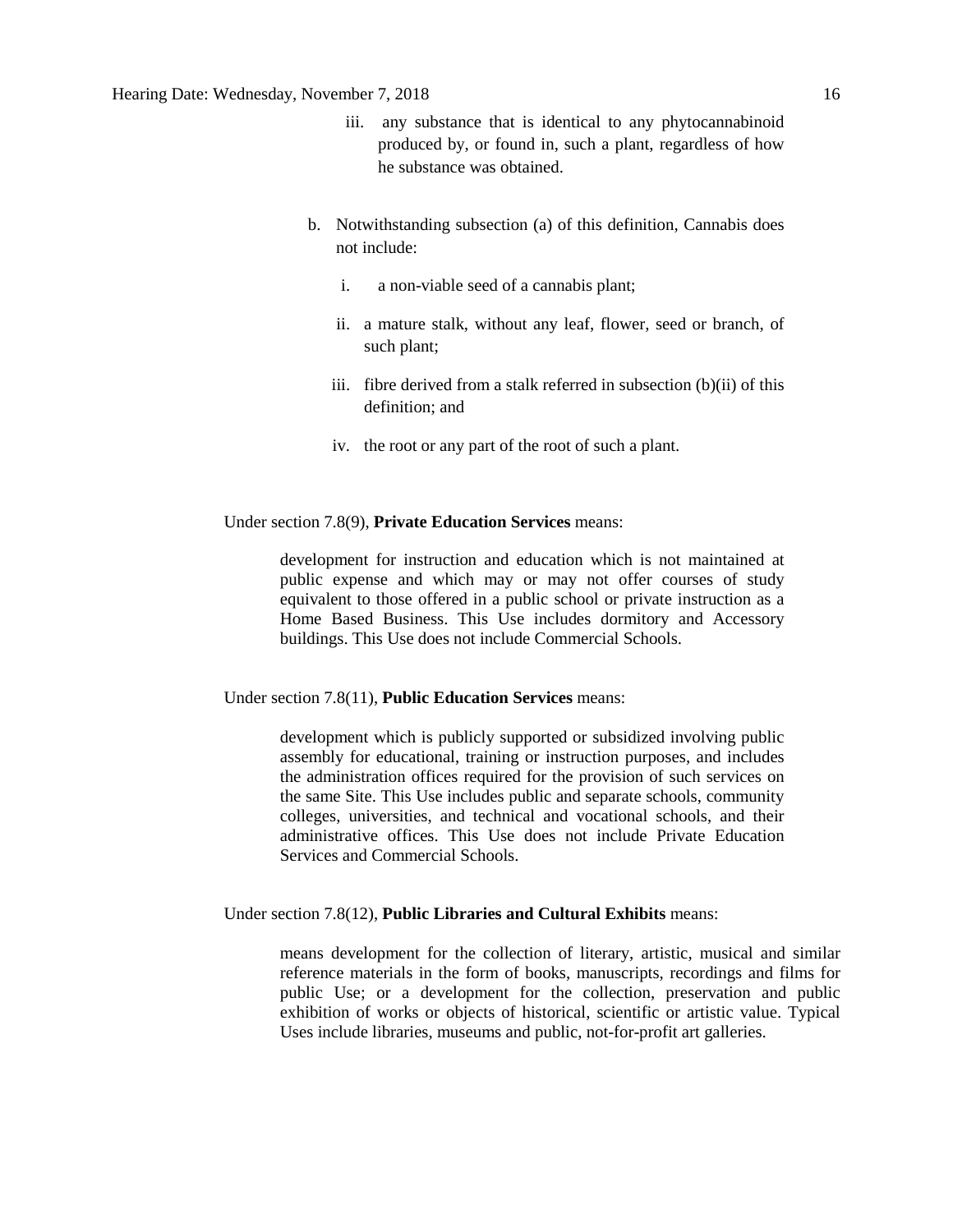Under section 6.1, **Site** means "an area of land consisting of one or more abutting Lots."

Section 910.7 states that the **General Purpose** of the **(HA) Heritage Area Zone** is:

to establish a special heritage character Zone, in which the existing concentration of historical resources shall be preserved, rehabilitated and reused, and to ensure new developments are pedestrian friendly and compatible in scale, function, built form and design continuity with the historical, architectural and urban village character of the area.

# *Section 70 - Cannabis Retail Sales regulations*

- 1. Any Cannabis Retail Sales shall not be located less than 200 m from any other Cannabis Retail Sales. For the purposes of this subsection only:
	- a. the [200 m](javascript:void(0);) separation distance shall be measured from the closest point of the Cannabis Retail Sales Use to the closest point of any other approved Cannabis Retail Sales Use;
	- b. A Development Officer shall not grant a variance to reduce the separation distance by more than [20 m](javascript:void(0);) in compliance with [Section 11;](https://webdocs.edmonton.ca/InfraPlan/zoningbylaw/ZoningBylaw/Part1/Administrative/11__Authority_and_Responsibility_of_the_Development_Officer.htm) and
	- c. The issuance of a Development Permit which contains a variance to separation distance as described in 70(1)b shall be issued as a Class B Discretionary Development.
- **2. Any Site containing a Cannabis Retail Sales shall not be located less than [200 m](javascript:void(0);) from any Site being used for a public library, or for public or private education at the time of the application for the Development Permit for the Cannabis Retail Sales. For the purposes of this subsection only:**
	- **a. the [200 m](javascript:void(0);) separation distance shall be measured from the closest point of the subject Site boundary to the closest point of another Site boundary, and shall not be measured from Zone boundaries or from the edges of structures;**
	- **b. the term "public library" is limited to the collection of literary, artistic, musical and similar reference materials in the form of books, manuscripts, recordings and films for public use, and does not include private libraries, museums or art galleries; and**
	- **c. the term "public or private education" is limited to elementary through to high schools inclusive only, and does**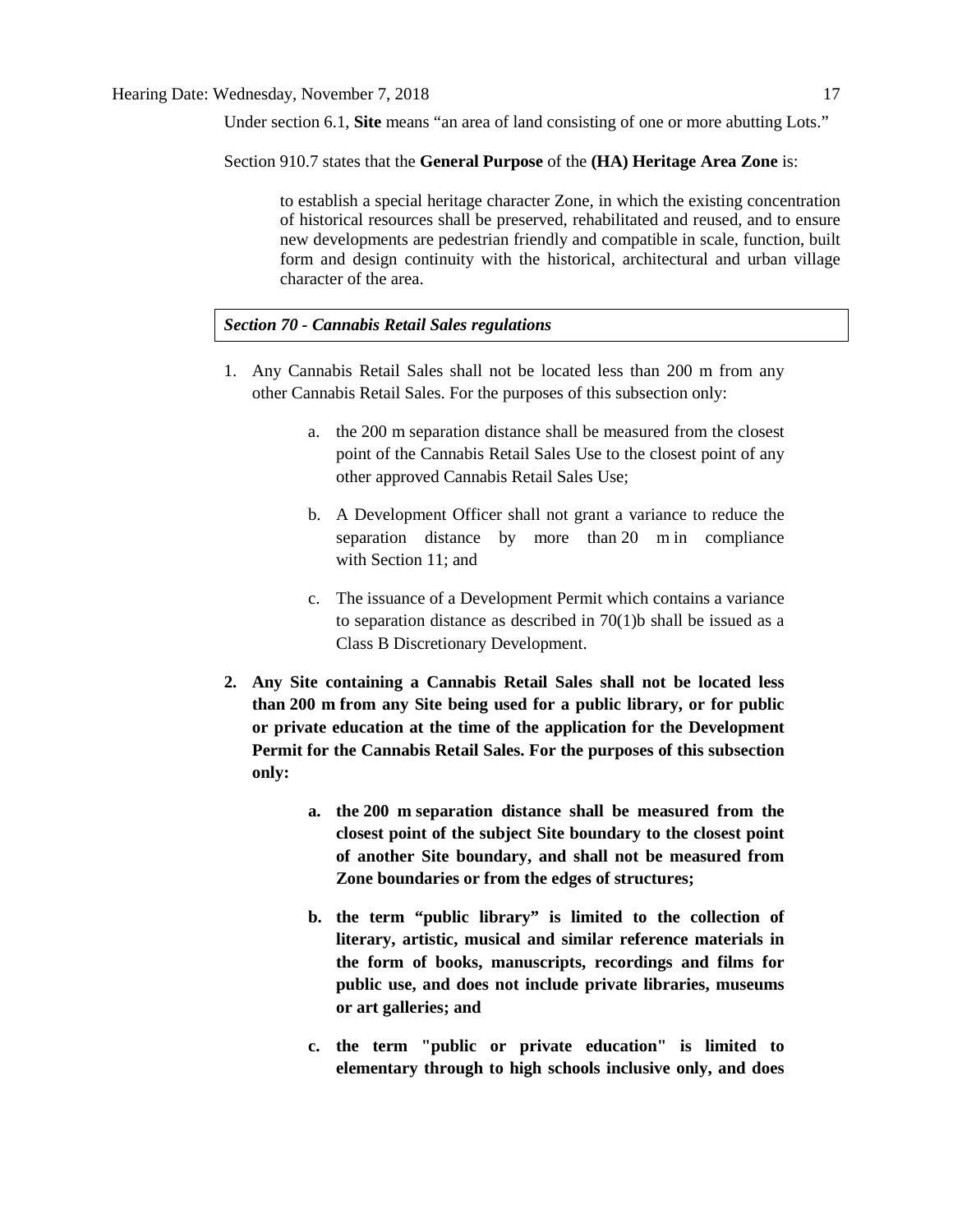**not include dance schools, driving schools or other Commercial Schools.**

- **3. Any Site containing a Cannabis Retail Sales shall not be located less than [100 m](javascript:void(0);) from any Site being used for Community Recreation Services Use, a community recreation facility, a provincial health care facility, as public lands, or any Site that is designated as school reserve or municipal and school reserve at the time of the application for the Development Permit for the Cannabis Retail Sales. For the purposes of this subsection only:**
	- **a. the [100 m](javascript:void(0);) separation distance shall be measured from the closest point of the subject Site boundary to the closest point of another Site boundary, and shall not be measured from Zone boundaries or from the edges of structures;**
	- b. the term "community recreation facilities" means indoor municipal facilities used primarily by members of the public to participate in recreational activities conducted at the facilities, as per the Municipal Government Act; and
	- c. the term "public lands" is limited to Sites zoned AP, and Sites zoned A.
- 4. Notwithstanding [Section 11](https://webdocs.edmonton.ca/InfraPlan/zoningbylaw/ZoningBylaw/Part1/Administrative/11__Authority_and_Responsibility_of_the_Development_Officer.htm) of this Bylaw, a Development Officer shall not grant a variance to subsection 70(2) or 70(3).
- 5. Cannabis Retail Sales shall include design elements that readily allow for natural surveillance to promote a safe urban environment, where applicable and to the satisfaction of the development officer, including the following requirements:
	- a. customer access to the store is limited to a store front that is visible from the street other than a Lane, or a shopping centre parking lot, or a mall access that allows visibility from the interior of the mall into the store;
	- b. the exterior of all stores shall have ample transparency from the street;
	- c. Any outdoor lighting shall be designed to ensure a well-lit environment for pedestrians and illumination of the property; and
	- d. Landscaping shall be low-growing shrubs or deciduous trees with a high canopy at maturity to maintain natural surveillance.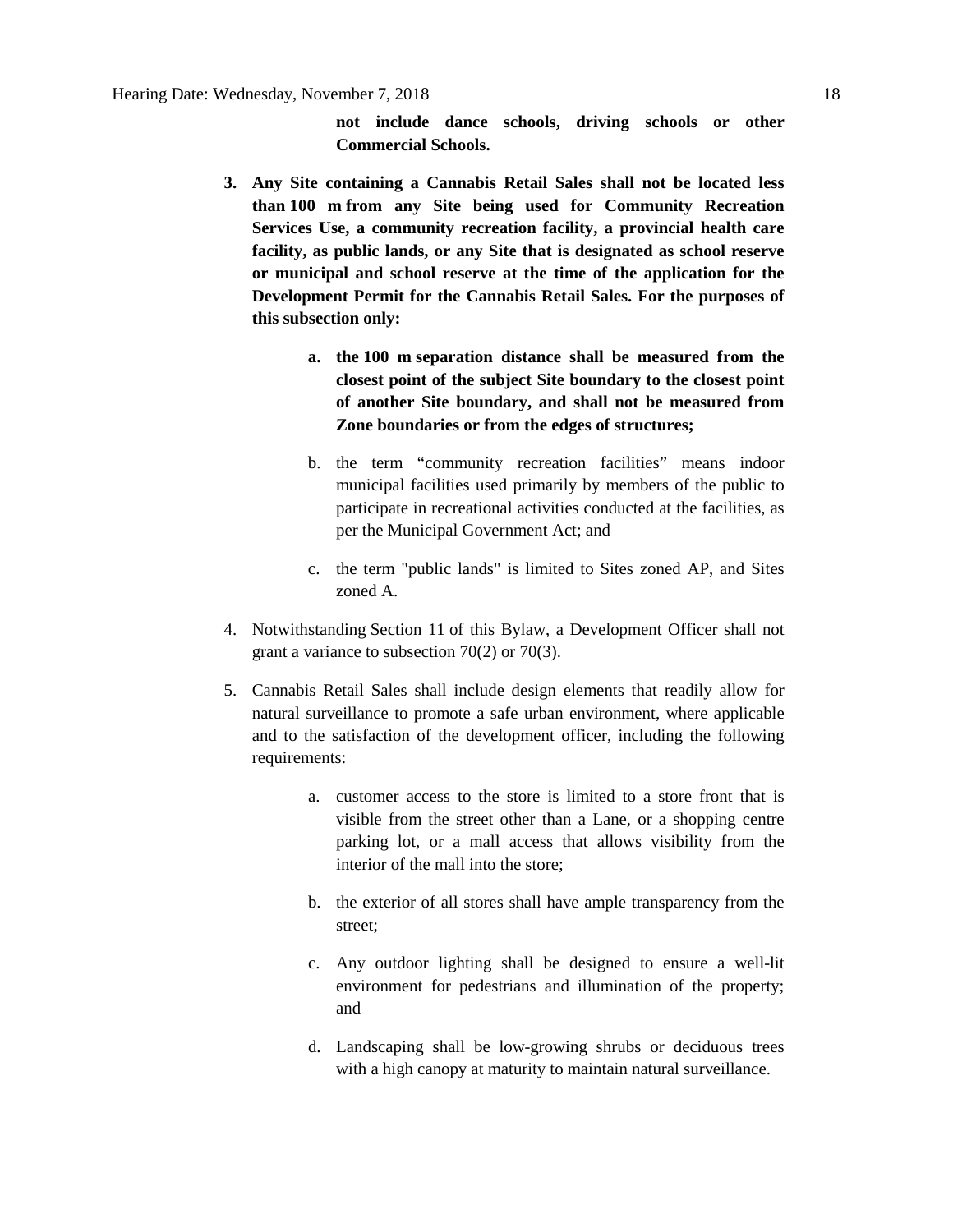# Hearing Date: Wednesday, November 7, 2018 19

- 6. The Development Officer shall impose a condition on any Development Permit issued for Cannabis Retail Sales requiring that the development:
	- a. shall not commence until authorized by and compliant with superior legislation; and
	- b. must commence within nine (9) months of the date of approval of the Development Permit.
- 7. For the purposes of Section 70(6), development commences when the Cannabis Retail Sales Use is established or begins operation.

# **Development Officer's Determination**

1) The proposed Cannabis Retail Sales does not comply with the minimum setback requirement from public lands (Michael Phair and Beaver Hill House Parks) (Section 70.3):

Required Setback: 100 m

Proposed Setback: 24 m

Deficient by 76 m

2) The proposed Cannabis Retail Sales does not comply with the minimum setback requirement from a school (Centre High) (Section 70.2):

Required Setback: 200 m

Proposed Setback: 162 m

Deficient by 38 m

3) The proposed Cannabis Retail Sales does not comply with the minimum setback requirement from a public library (Enterprise Square EPL) (Section 70.2):

Required Setback: 200 m

Proposed Setback: 76m

Deficient by 124 m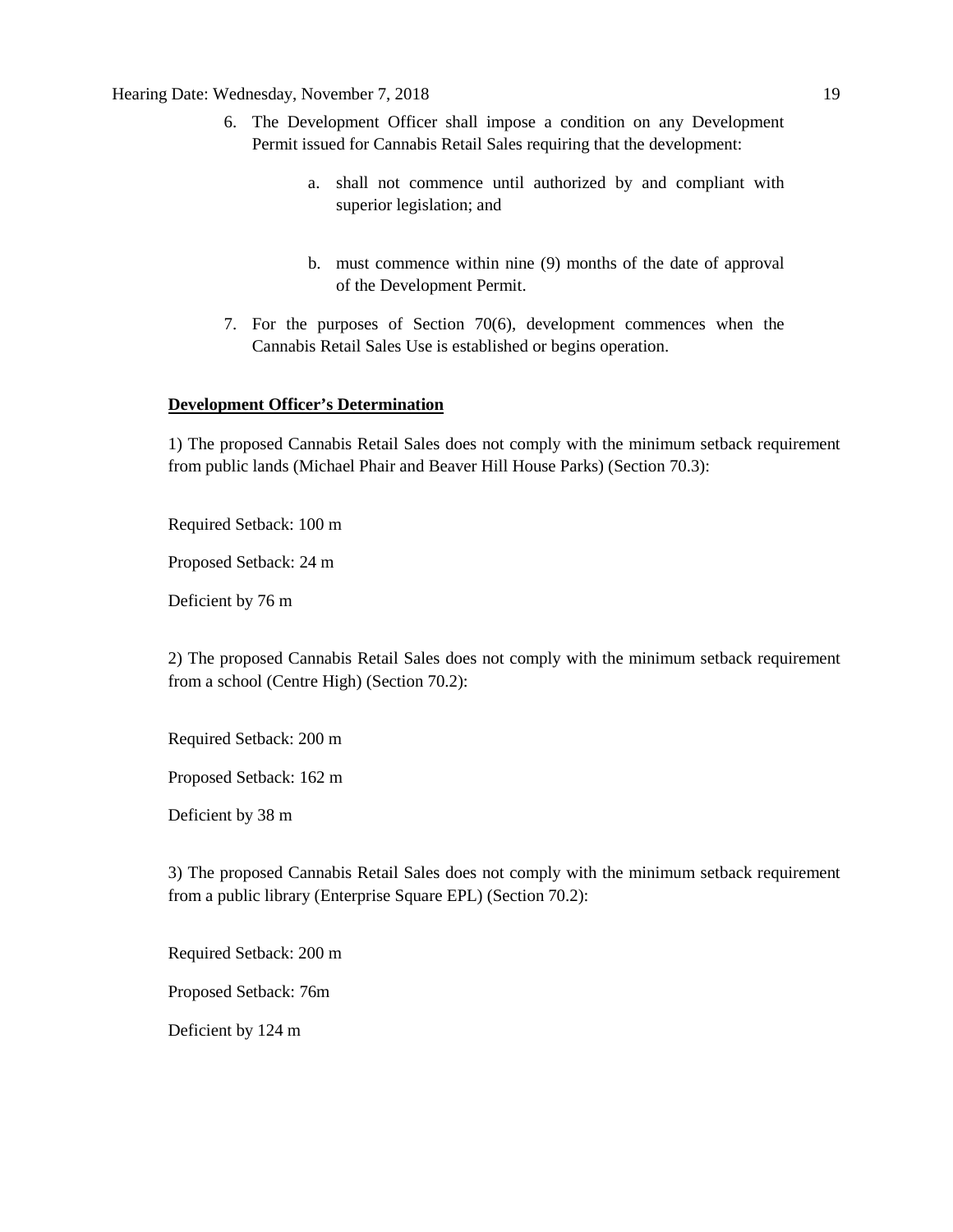Under Section 70.4 of the Zoning Bylaw, the Development Officer is prohibited from granting variances to the minimum setbacks to allow for the proposed Cannabis Retail Store.

Notice to Applicant/Appellant

Provincial legislation requires that the Subdivision and Development Appeal Board issue its official decision in writing within fifteen days of the conclusion of the hearing.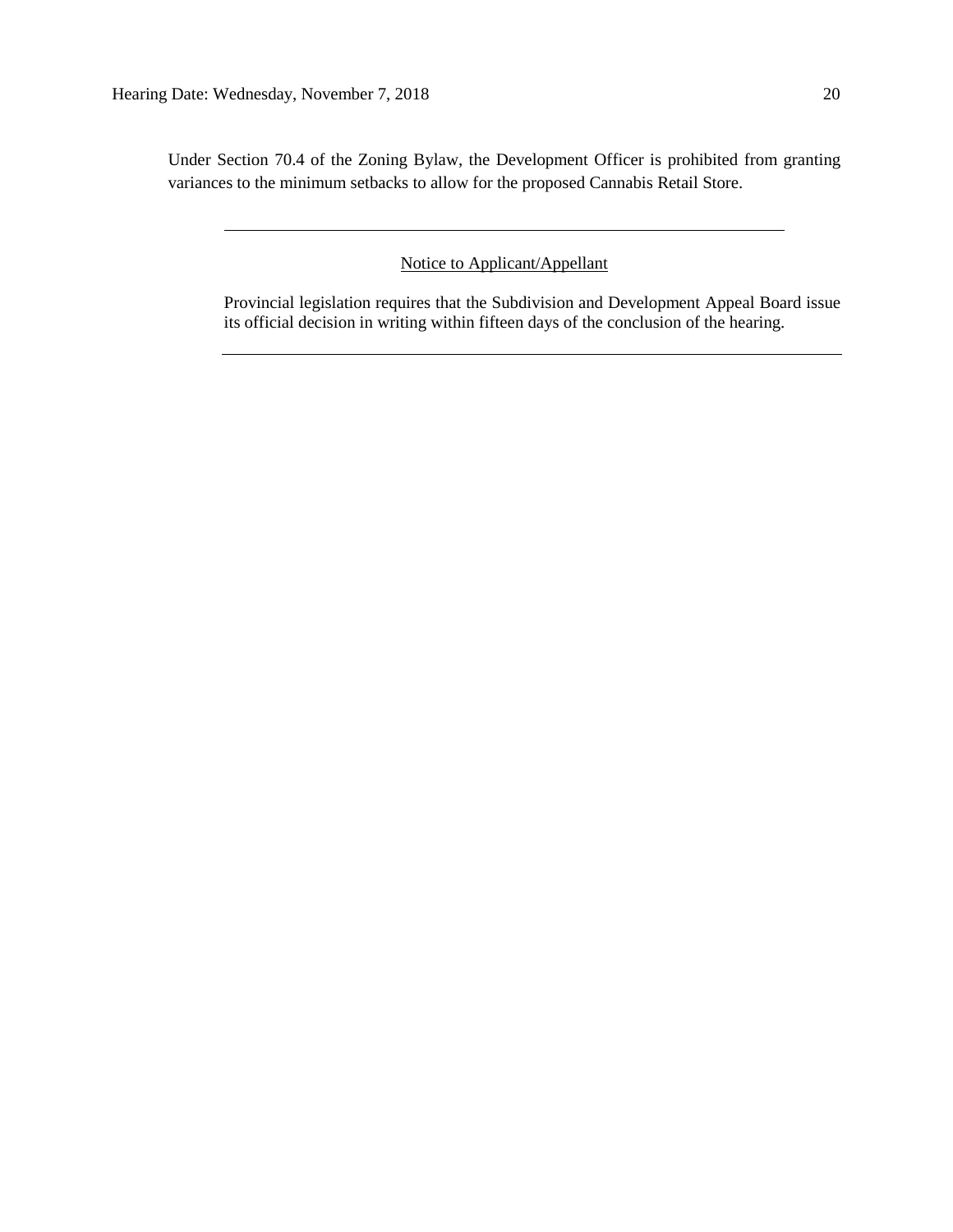| <b>Imonton</b><br><b>Application for</b>                                                                                                                                                                                                                                        | Project Number: 287278928-001<br>Application Date:<br>JUL 11, 2018<br>Printed:<br>October 1, 2018 at 11:17 AM<br>Page:<br>1 of 2     |
|---------------------------------------------------------------------------------------------------------------------------------------------------------------------------------------------------------------------------------------------------------------------------------|--------------------------------------------------------------------------------------------------------------------------------------|
|                                                                                                                                                                                                                                                                                 | <b>Major Development Permit</b>                                                                                                      |
| This document is a Development Permit Decision for the development application described below.                                                                                                                                                                                 |                                                                                                                                      |
| Applicant                                                                                                                                                                                                                                                                       | Property Address(es) and Legal Description(s)<br>10125 - 104 STREET NW<br>Plan NB1 Blk 3 Lot 159                                     |
|                                                                                                                                                                                                                                                                                 | <b>Specific Address(es)</b><br>Suite:<br>10129 - 104 STREET NW<br>Entryway: 10129 - 104 STREET NW<br>Building: 10125 - 104 STREET NW |
| <b>Scope of Application</b><br>To develop a Cannabis Retail Sales.                                                                                                                                                                                                              |                                                                                                                                      |
| <b>Permit Details</b>                                                                                                                                                                                                                                                           |                                                                                                                                      |
| Class of Permit:<br>Gross Floor Area (sq.m.):<br>New Sewer Service Required: N<br>Site Area (sq. m.):                                                                                                                                                                           | Contact Person:<br>Lot Grading Needed?: N<br>NumberOfMainFloorDwellings:<br>Stat, Plan Overlay/Annex Area; Downtown                  |
| I/We certify that the above noted details are correct.                                                                                                                                                                                                                          |                                                                                                                                      |
| Applicant signature:                                                                                                                                                                                                                                                            |                                                                                                                                      |
| <b>Development Application Decision</b><br>Refused<br><b>Issue Date:</b> Oct 01, 2018 Development Authority: WELCH, IMAI<br><b>Reason for Refusal</b><br>and Beaver Hill House Parks) (Section 70.3):<br>Required Setback: 100 m<br>Proposed Setback: 24 m<br>Deficient by 76 m | 1) The proposed Cannabis Retail Sales does not comply with the minimum setback requirement from public lands (Michael Phair          |
| (Section 70.2):<br>Required Setback: 200 m<br>Proposed Setback: 162 m<br>Deficient by 38 m                                                                                                                                                                                      | 2) The proposed Cannabis Retail Sales does not comply with the minimum setback requirement from a school (Centre High)               |
| Square EPL) (Section 70.2):                                                                                                                                                                                                                                                     | 3) The proposed Cannabis Retail Sales does not comply with the minimum setback requirement from a public library (Enterprise         |
| Required Setback: 200 m<br>Proposed Setback: 76m<br>Deficient by 124 m<br>to allow for the proposed Cannabis Retail Store.                                                                                                                                                      | Under Section 70.4 of the Zoning Bylaw, the Development Officer is prohibited from granting variances to the minimum setbacks        |
| THIS IS NOT A PERMIT                                                                                                                                                                                                                                                            |                                                                                                                                      |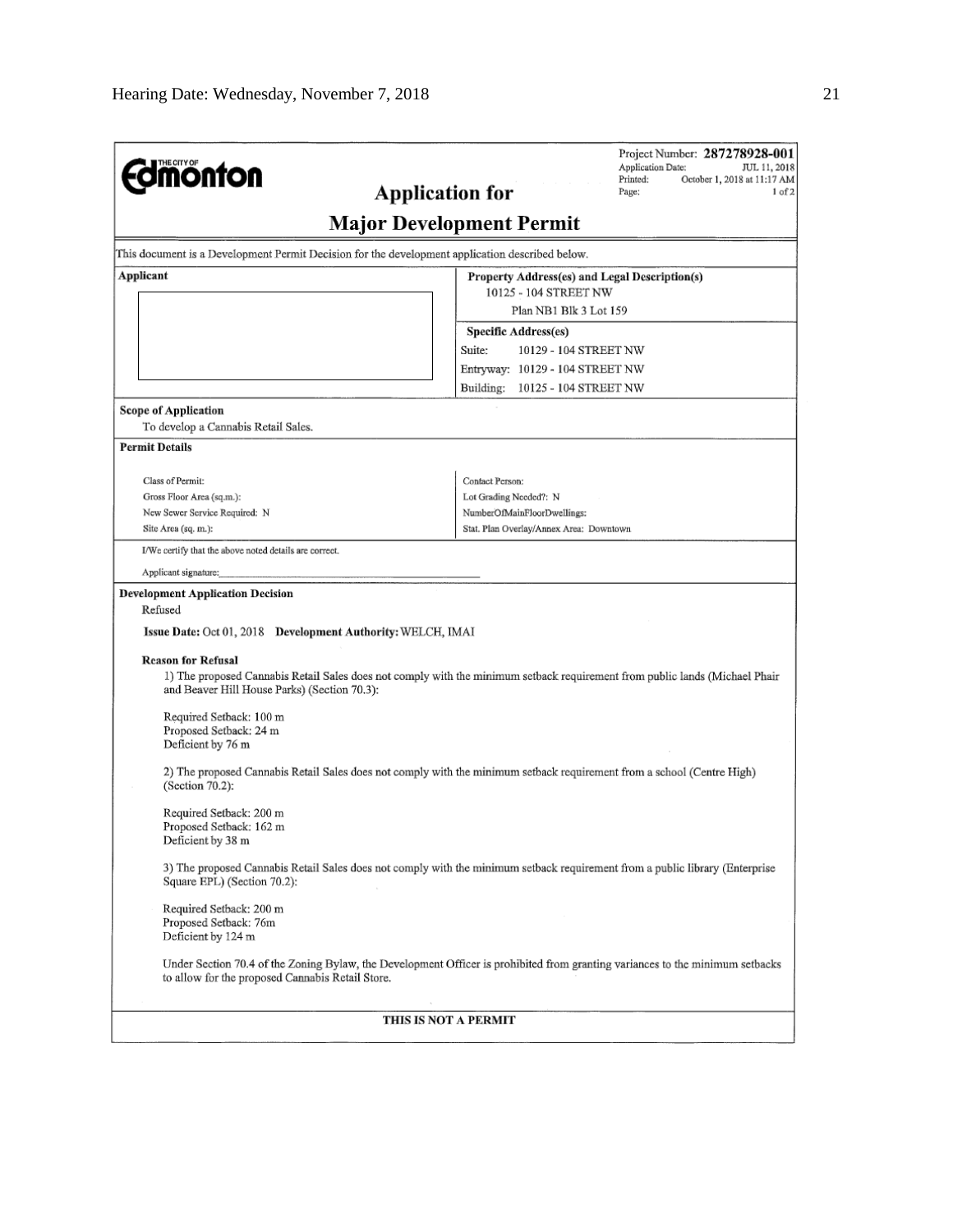| <b>dimonton</b>                                                                                                                                                               |                                                       | <b>Application for</b> |          | Application Date:<br>Printed:<br>Page: | Project Number: 287278928-001<br>JUL 11, 2018<br>October 1, 2018 at 11:17 AM |
|-------------------------------------------------------------------------------------------------------------------------------------------------------------------------------|-------------------------------------------------------|------------------------|----------|----------------------------------------|------------------------------------------------------------------------------|
| <b>Major Development Permit</b><br><b>Rights of Appeal</b>                                                                                                                    |                                                       |                        |          |                                        |                                                                              |
| The Applicant has the right of appeal within 21 days after the date on which the decision is made, as outlined in Section 683<br>through 689 of the Municipal Government Act. |                                                       |                        |          |                                        |                                                                              |
| Fees                                                                                                                                                                          |                                                       | <b>Amount Paid</b>     | Receipt# | Date Paid                              |                                                                              |
| Major Dev. Application Fee<br>Development Permit Inspection Fee<br>Total GST Amount:                                                                                          | <b>Fee Amount</b><br>\$5,600.00<br>\$510.00<br>\$0.00 | \$5,600.00             | 05176699 | Jul 11, 2018                           |                                                                              |
| Totals for Permit:<br>(\$510.00 outstanding)                                                                                                                                  | \$6,110.00                                            | \$5,600.00             |          |                                        |                                                                              |
|                                                                                                                                                                               |                                                       |                        |          |                                        |                                                                              |
|                                                                                                                                                                               |                                                       |                        |          |                                        |                                                                              |
|                                                                                                                                                                               |                                                       |                        |          |                                        |                                                                              |
|                                                                                                                                                                               |                                                       |                        |          |                                        |                                                                              |
|                                                                                                                                                                               |                                                       |                        |          |                                        |                                                                              |
|                                                                                                                                                                               |                                                       |                        |          |                                        |                                                                              |
|                                                                                                                                                                               |                                                       |                        |          |                                        |                                                                              |
|                                                                                                                                                                               |                                                       |                        |          |                                        |                                                                              |
|                                                                                                                                                                               |                                                       |                        |          |                                        |                                                                              |
|                                                                                                                                                                               |                                                       |                        |          |                                        |                                                                              |
|                                                                                                                                                                               |                                                       |                        |          |                                        |                                                                              |
|                                                                                                                                                                               |                                                       |                        |          |                                        |                                                                              |
|                                                                                                                                                                               |                                                       |                        |          |                                        |                                                                              |
|                                                                                                                                                                               |                                                       |                        |          |                                        |                                                                              |
|                                                                                                                                                                               |                                                       |                        |          |                                        |                                                                              |
|                                                                                                                                                                               |                                                       |                        |          |                                        |                                                                              |
|                                                                                                                                                                               |                                                       |                        |          |                                        |                                                                              |
|                                                                                                                                                                               |                                                       | THIS IS NOT A PERMIT   |          |                                        |                                                                              |